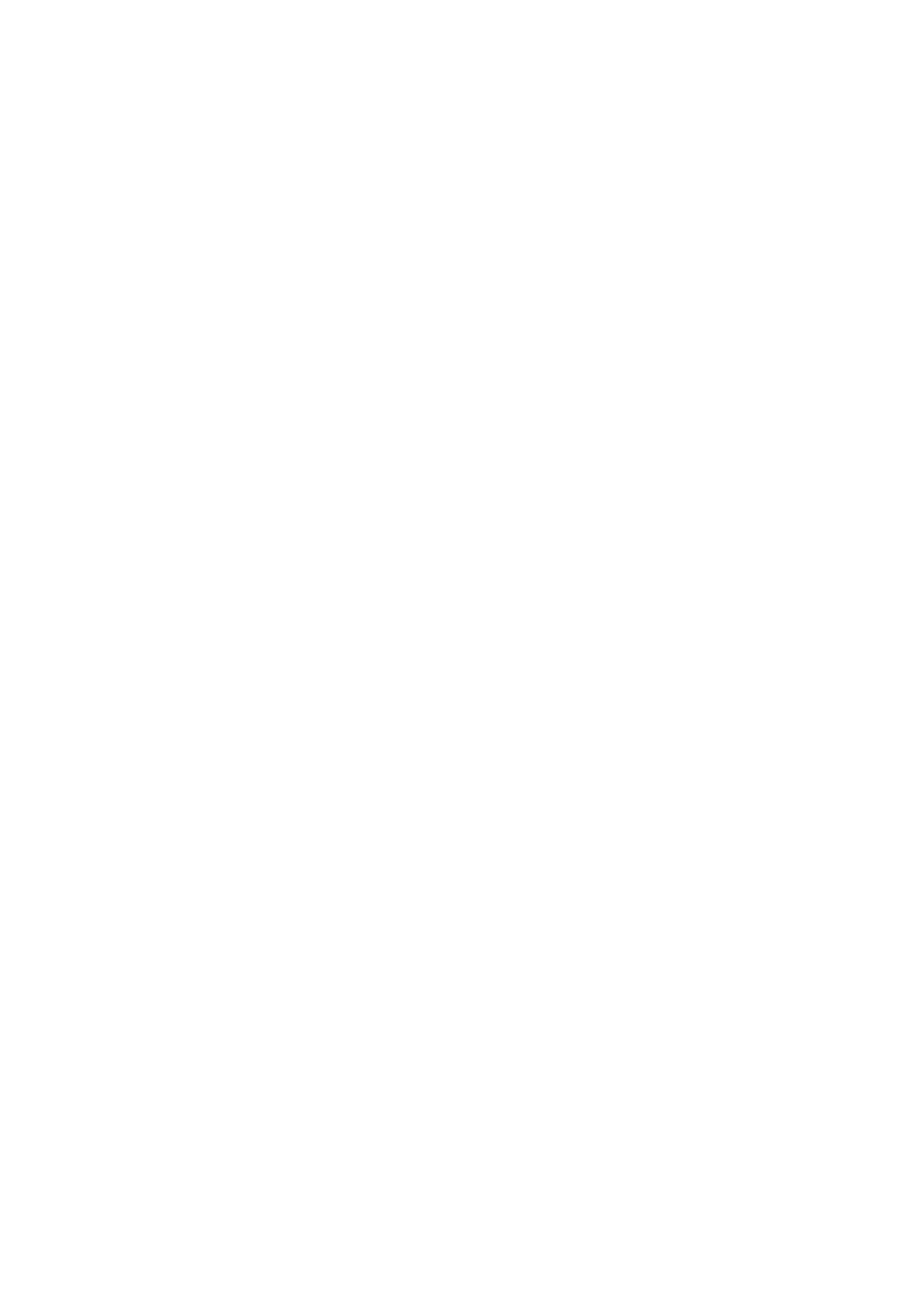# **Contents**

| <b>Section</b> |                                     | Page |
|----------------|-------------------------------------|------|
| 1              | Business connectivity market review | 2    |
| Annex          |                                     | Page |
| 1              | Responding to this consultation     | 18   |
| 2              | Ofcom's consultation principles     | 20   |
| 3              | Consultation response cover sheet   | 21   |
| 4              | <b>Consultation questions</b>       | 23   |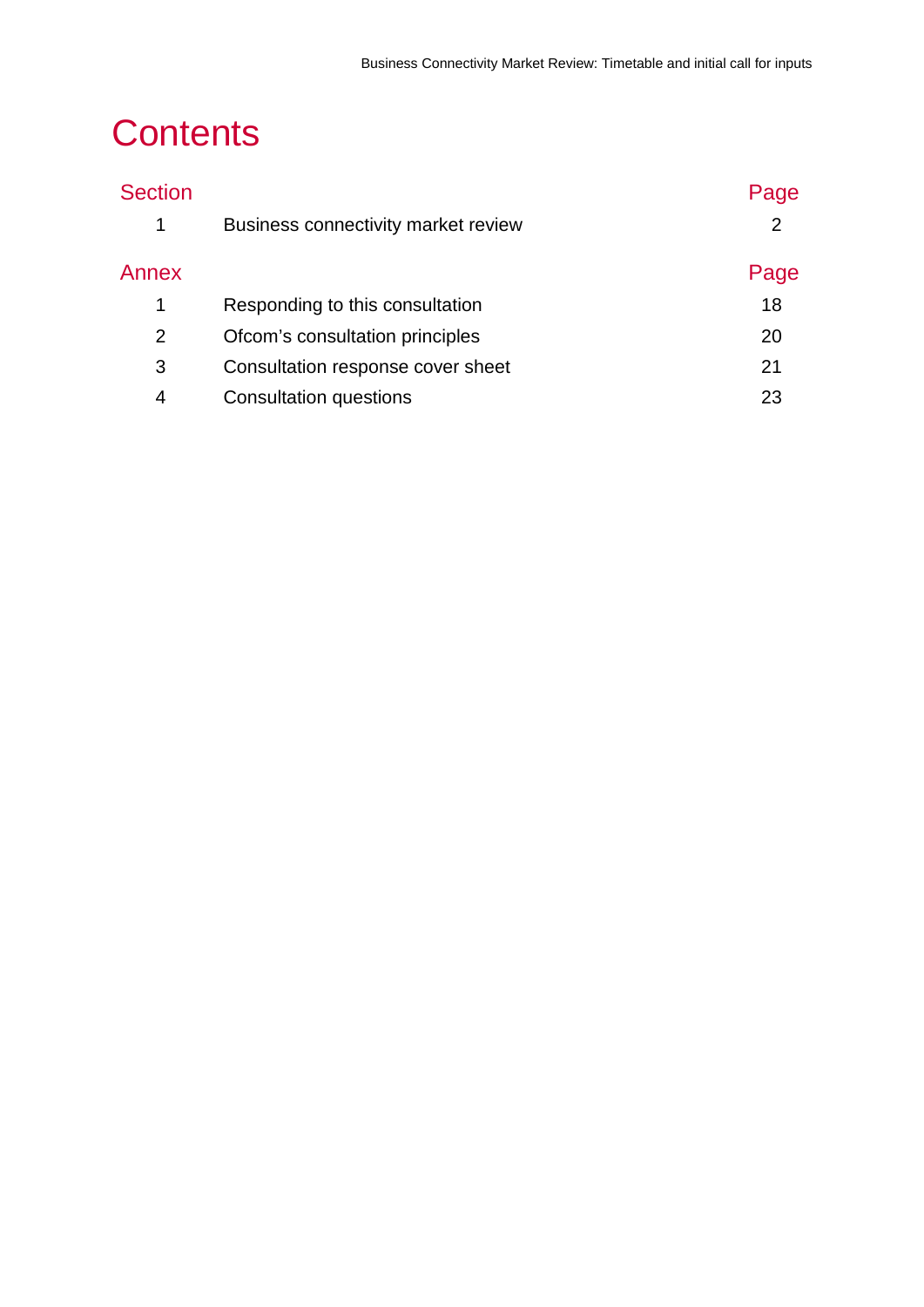Business Connectivity Market Review: Timetable and initial call for inputs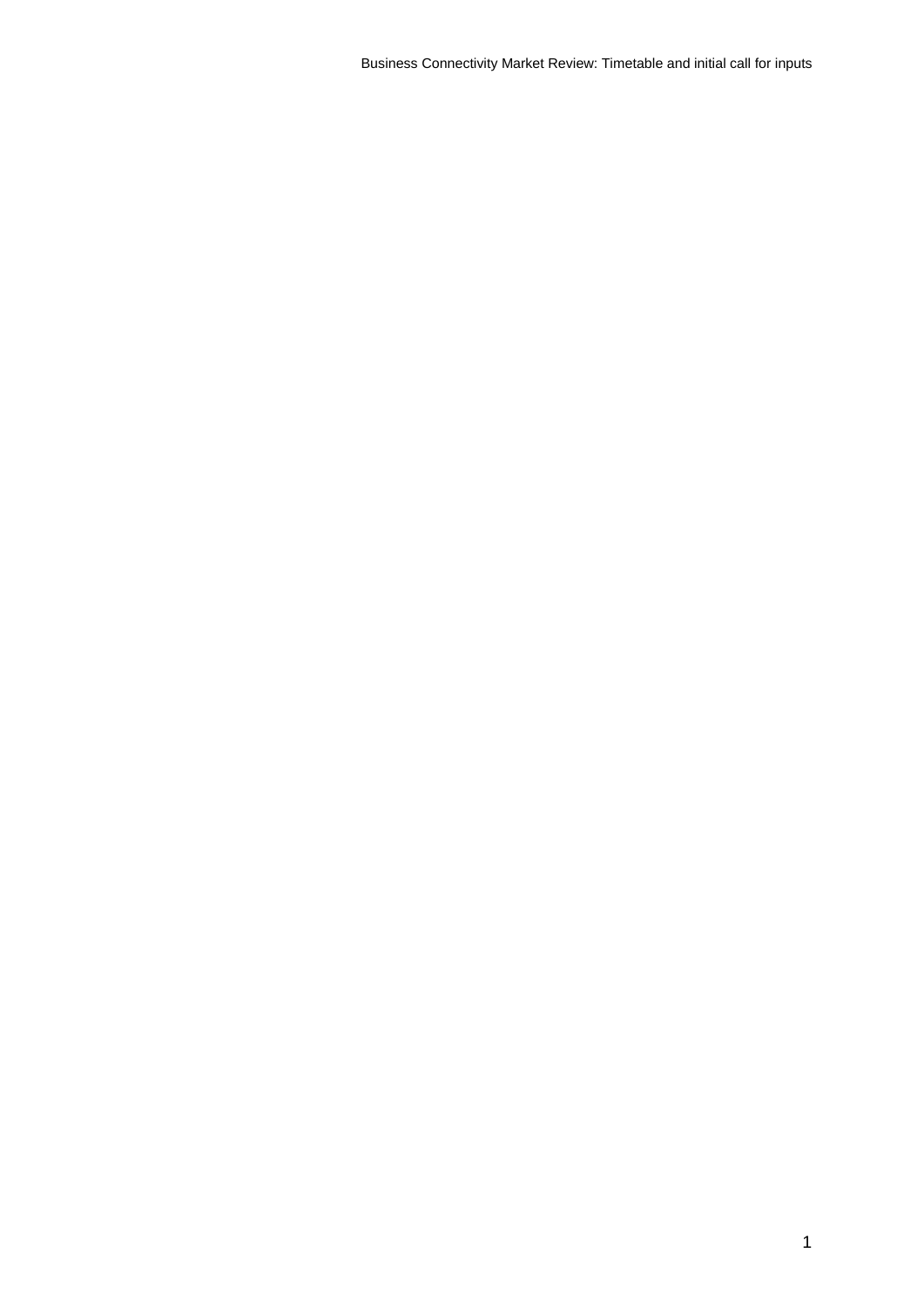# **Section 1**

# <span id="page-4-0"></span>**Business connectivity market review**

## **Introduction**

- 1.1 We completed the most recent Business Connectivity Market review in March 2013 (BCMR 20[1](#page-4-1)3) when we published our Statement.<sup>1</sup> The BCMR 2013 considered the markets for:
	- the retail provision of leased lines in the UK; and
	- $\bullet$  the wholesale provision of terminating segments and trunk segments in the UK.<sup>[2](#page-4-2)</sup>
- 1.2 We are now undertaking the next Business Connectivity Market review (BCMR 2016). Our market review process involves three analytical stages:
	- a) to identify and define the relevant markets, appropriate to the national circumstances in the UK, under the regulatory framework harmonised across the EU;
	- b) to determine whether or not any of the markets are effectively competitive. This involves assessing whether any operator has significant market power (SMP) in any of those relevant markets; and
	- c) where there has been a finding of SMP, to assess the appropriate remedies which should be imposed, based on the nature of the competition problem(s) identified in the relevant markets or, where we determine that a market is effectively competitive, to remove regulation that currently applies to that market.
- 1.3 These analytical stages are the same as those we carried out in the BCMR 2013 and in the other two previous Business Connectivity Market reviews. [3](#page-4-3) We set out an overview of the market review process, and how it fits within the relevant regulatory framework, in Annex 2 to the BCMR 2013 Statement.
- 1.4 Although most of the markets under this market review will most likely concern services at the wholesale level<sup>[4](#page-4-4)</sup>, these services are an important input to a wide range of retail services including retail leased lines, broadband services and mobile services. Consequently decisions taken here will ultimately affect prices, choice and availability of services in these retail markets.

# **Purpose of this Call for Inputs**

1.5 The purpose of this document is:

<span id="page-4-1"></span> $<sup>1</sup>$  The concept of a market review refers to procedures, set out in the Communications Act 2003,</sup> under which, at regular intervals, we identify relevant markets appropriate to national circumstances, carry out analyses of these markets to determine whether they are effectively competitive and then decide on appropriate remedies.

<span id="page-4-2"></span><sup>&</sup>lt;sup>2</sup> <http://stakeholders.ofcom.org.uk/consultations/business-connectivity-mr/><br><sup>3</sup> In 2004 and in 2008.

<span id="page-4-4"></span><span id="page-4-3"></span><sup>3</sup> In 2004 and in 2008. <sup>4</sup> As was the case for the BCMR 2013.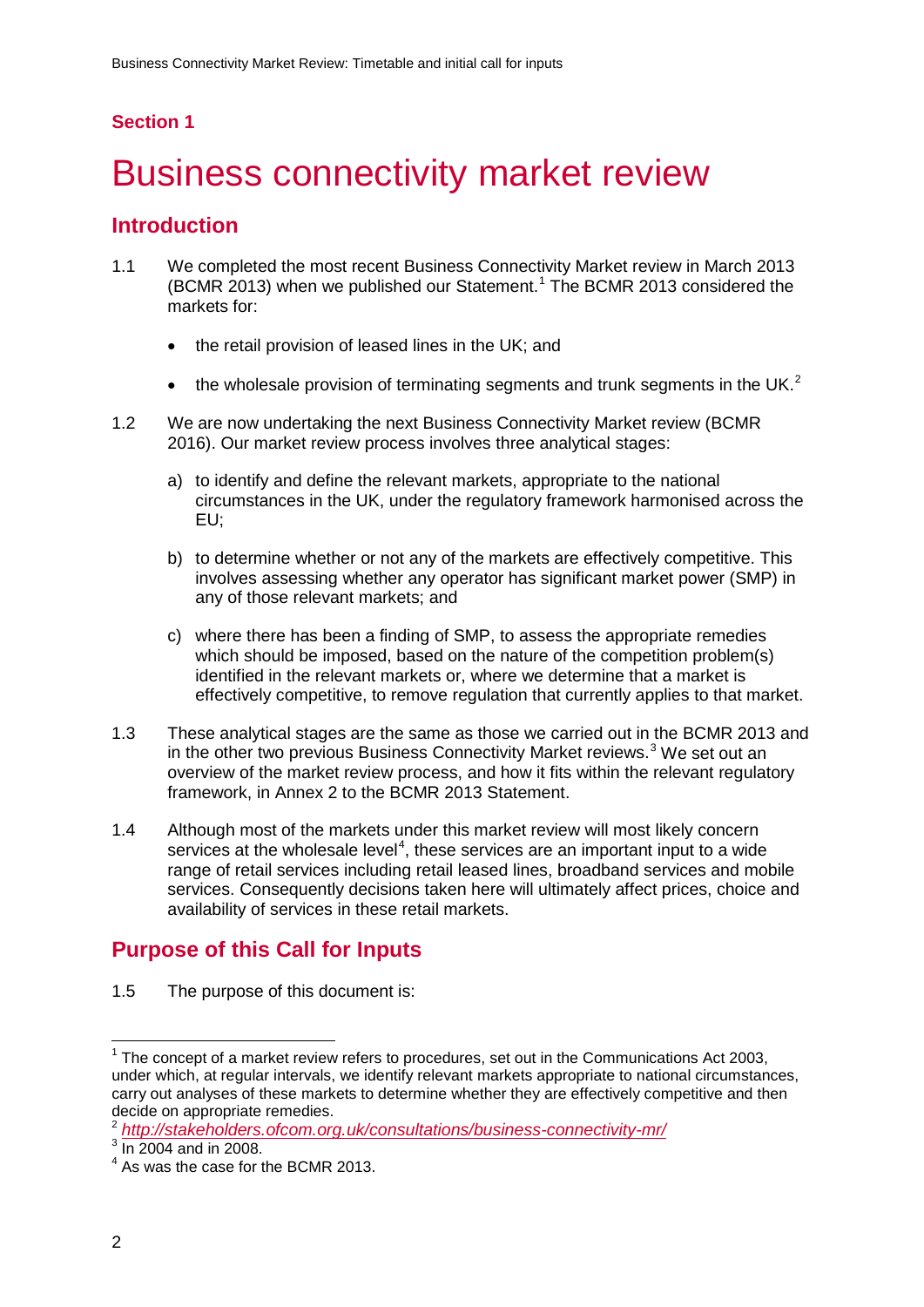- to announce the start of the BCMR 2016;
- to provide stakeholders with an overview of the project timetable;
- to seek stakeholders' views on the following topics:
	- o our proposed approach to the review;
	- o the proposed market questionnaire;
	- o BT's quality of service in the delivery of wholesale leased lines;
	- o substitution of leased lines services with broadband services;
	- o passive remedies;
	- $\circ$  regulation of the retail market for very low bandwidth Traditional Interface (TI) services; and
	- o our approach to any potential charge control remedy.
- 1.6 We have identified these topics now in light of our experience gained over the course of, and subsequent to completion of, the BCMR 2013<sup>[5](#page-5-0)</sup>, and having considered the sequence of work which may be necessary to undertake as we conduct the BCMR 2016. As set out further below, we will be publishing a number of consultation documents (of which this document is the first). Consistent with how we conducted the BCMR 2013, stakeholders will be given the opportunity (both in relation to our consultation documents and generally throughout the BCMR 2016 process) to input into, and respond to, all our consultation proposals and subsequent conclusions, together with our reasoning.
- 1.7 We are seeking responses to this consultation by 27 May 2014. Responses should be in writing (either through our website or by email or post – see Annex 1).

# **Findings of the BCMR 2013**

- 1.8 Table 1.1 below summarises the market definitions and SMP findings we adopted in the BCMR 2013. Both our market definition and SMP assessment of these markets considered how competitive conditions may change over the course of the forwardlook period of three years, taking into account expected or foreseeable developments. A number of different product markets were defined, based on the extent of likely substitution and observed differences in competitive conditions between different leased lines services.
- 1.9 We also defined three geographic markets reflecting differences in competitive conditions between different parts of the UK for some product markets. In particular we defined separate markets in the Hull area (for all services) and in London and the surrounding area (for some services). We called the London area geographic market the West East and Central London Area (the WECLA).

<span id="page-5-0"></span> <sup>5</sup> Including having regard to our forward-looking analysis over the period to 2016 which was part of the BCMR 2013.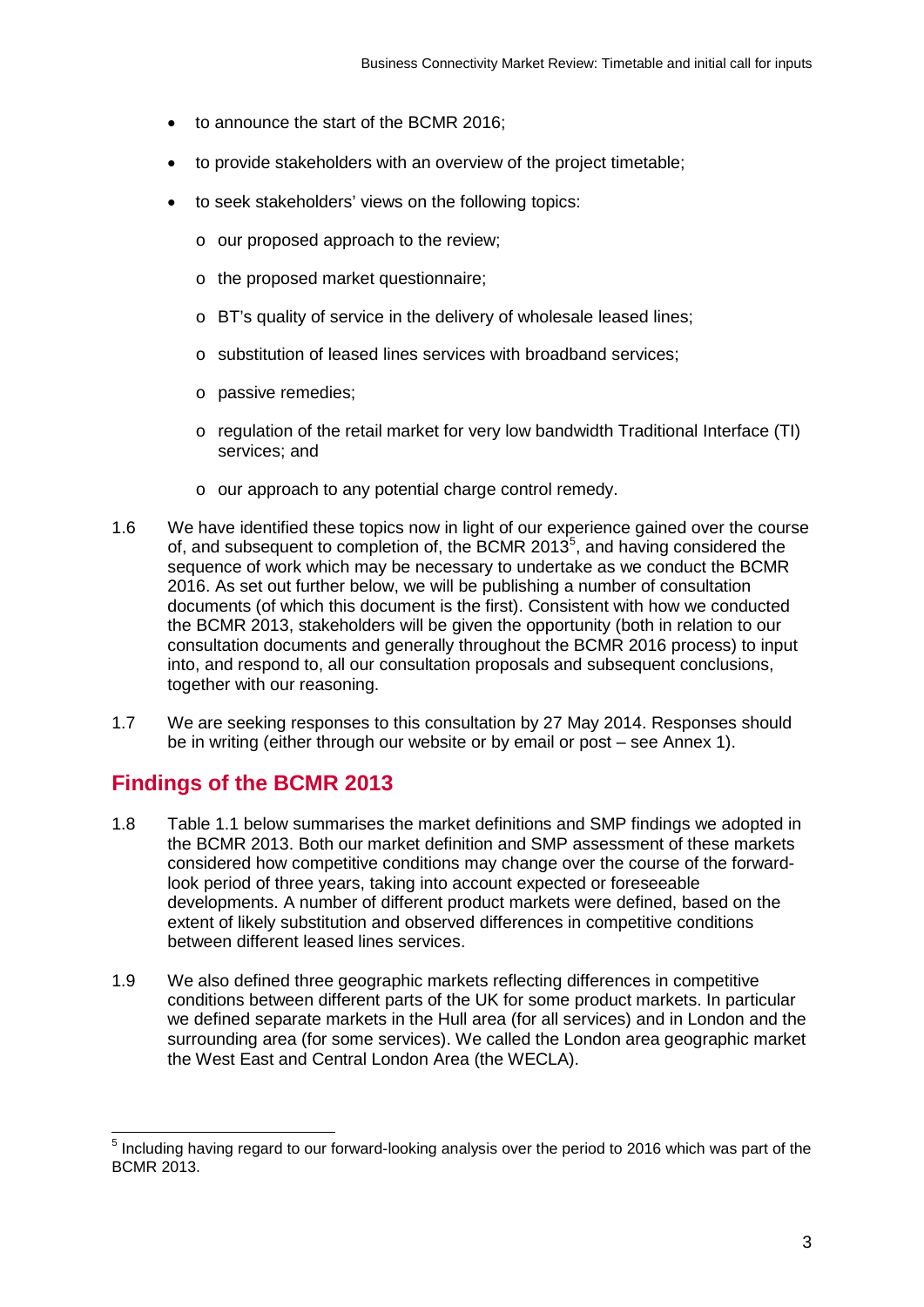|                                |                                                        | <b>Retail Services</b> |             | <b>Wholesale Segments</b>              |                                        |             |                       |
|--------------------------------|--------------------------------------------------------|------------------------|-------------|----------------------------------------|----------------------------------------|-------------|-----------------------|
|                                |                                                        |                        |             | <b>Symmetric Broadband Origination</b> |                                        |             | <b>Trunk</b>          |
| <b>Interface</b><br>technology | <b>Bandwidth</b><br>(Mbit/s)                           | <b>UK</b>              | <b>Hull</b> | <b>The</b><br><b>WECLA</b>             | UK except the<br><b>WECLA and Hull</b> | <b>Hull</b> | <b>UK</b>             |
|                                | V Low: $<$ 2                                           | <b>BT</b>              | <b>KCOM</b> | <b>BT</b>                              |                                        | <b>KCOM</b> |                       |
|                                | Low: $\leq$ =8                                         |                        |             |                                        |                                        |             | <b>National</b>       |
| <b>Traditional (TI)</b>        | Med: $>8$ , $\leq$ 45                                  |                        |             | No SMP                                 | <b>BT</b>                              | <b>KCOM</b> | No SMP                |
|                                | High: $>45$ , $<=155$                                  |                        |             | No SMP                                 | <b>BT</b>                              | <b>KCOM</b> | Regional<br><b>BT</b> |
|                                | Very High: 622                                         |                        |             | No SMP                                 |                                        | <b>KCOM</b> |                       |
| <b>Alternative (AI)</b>        | $Low < = 1,000$                                        |                        | <b>KCOM</b> | <b>BT</b>                              | <b>BT</b>                              | <b>KCOM</b> |                       |
| <b>Multiple (MI)</b>           | $>1,000$ , and any if<br>WDM at customer's<br>premises |                        |             | No SMP                                 | <b>BT</b>                              |             |                       |

### **Table 1.1 Market definition and SMP findings from the BCMR 2013**

1.10 Tables 1.2 and 1.3 provide an overview of the remedies imposed on BT and KCOM in order to address the competition problems we identified in our SMP assessment, as set out in the BCMR 2013.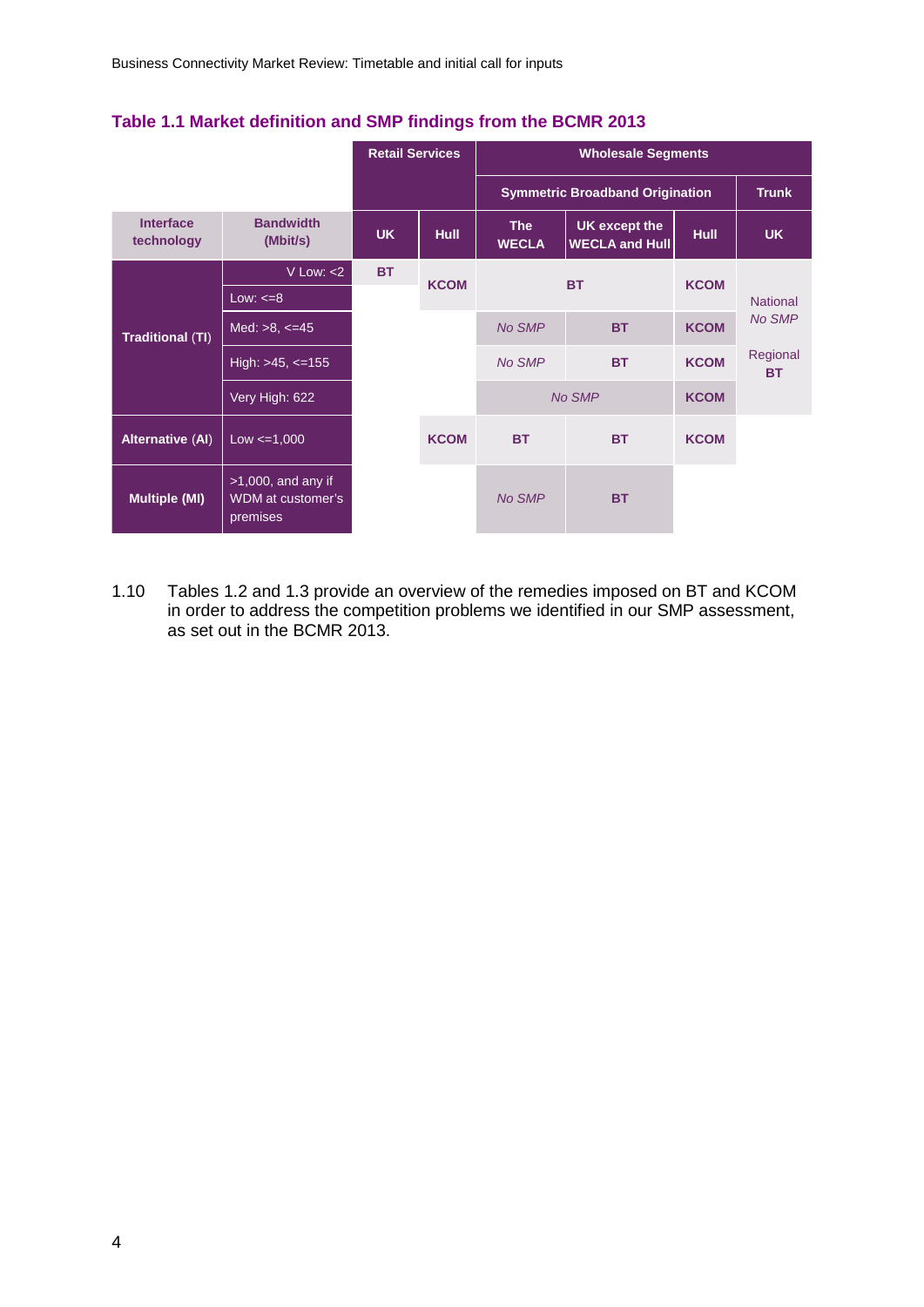#### **Table 1.2 Summary of wholesale remedies imposed on BT and KCOM as a result of the SMP findings in the BCMR 2013**

| <b>Wholesale market remedy</b>                                                                                 | <b>BT</b><br>wholesale<br><b>TI markets</b> | <b>BT</b><br>wholesale<br>AI and MI<br>markets | <b>KCOM</b><br>wholesale<br><b>TI and AI</b><br>markets |
|----------------------------------------------------------------------------------------------------------------|---------------------------------------------|------------------------------------------------|---------------------------------------------------------|
| Requirement to provide network access on reasonable<br>request                                                 | $\mathsf{x}$                                | $\mathsf{X}$                                   | X                                                       |
| Requirement to provide specific forms of network access                                                        |                                             | $\mathsf{X}$                                   |                                                         |
| Requirement to provide network access on the basis of<br>Equivalence of Inputs (except for certain exceptions) |                                             | $\mathsf{x}$                                   |                                                         |
| Requirement not to discriminate unduly                                                                         | X                                           | X                                              | X                                                       |
| Requirement to publish a reference offer                                                                       | X                                           | $\mathsf{X}$                                   | X.                                                      |
| Requirement to notify changes to prices, terms and<br>conditions                                               | X                                           | $\mathsf{x}$                                   | X                                                       |
| <b>Accounting obligations</b>                                                                                  | X                                           | $\mathsf{X}$                                   | X                                                       |
| Requirements relating to requests for new network access                                                       | X                                           | $\mathsf{x}$                                   |                                                         |
| Requirement to provide exchange accommodation and<br>specific types of interconnection                         | X                                           | $\mathsf{X}$                                   |                                                         |
| Charge control                                                                                                 | X                                           | $\mathsf{X}$                                   |                                                         |
| Requirement to publish quality of service information                                                          | X                                           | $\mathsf{X}$                                   |                                                         |
| Direction relating to Partial Private Circuits                                                                 | X                                           |                                                |                                                         |
| Direction relating to RBS Backhaul                                                                             | X                                           |                                                |                                                         |
| Direction relating to Service Level Guarantees                                                                 |                                             | $\mathsf{X}$                                   |                                                         |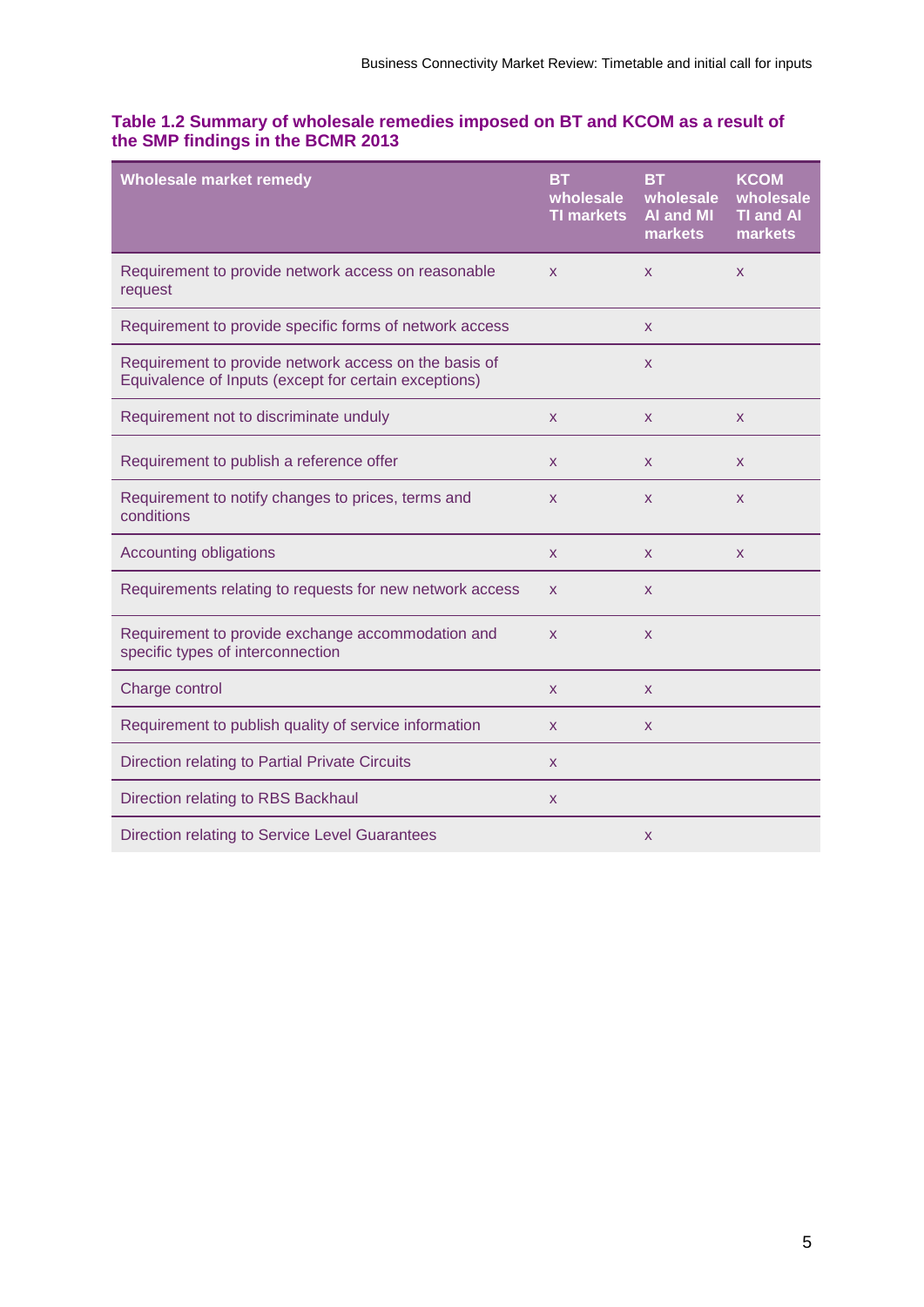#### **Table 1.3 Summary of retail remedies imposed on BT and KCOM as a result of the SMP findings**

| <b>Retail market remedy</b>                                                                   | BТ           | KCOM         |
|-----------------------------------------------------------------------------------------------|--------------|--------------|
| Obligation to supply existing retail leased line services and to give<br>notice of withdrawal | $\mathsf{x}$ |              |
| Requirement to supply retail leased lines                                                     |              | $\mathsf{x}$ |
| Requirement not to discriminate unduly                                                        | $\mathsf{x}$ | $\mathsf{x}$ |
| Requirement to publish a reference offer                                                      | $\mathsf{x}$ | X            |
| Accounting obligations                                                                        | $\mathsf{x}$ |              |
| Safeguard cap on retail prices (analogue services only)                                       | $\mathsf{x}$ |              |

# **Timetable for the market review**

- 1.11 Table 1.4 below sets out our provisional timetable for the BCMR, and includes the main data gathering activities we plan to undertake.
- 1.12 We aim to complete the review by February 2016 so that any new remedies and charge controls can be in place by the time the current charge controls expire on 31 March 2016.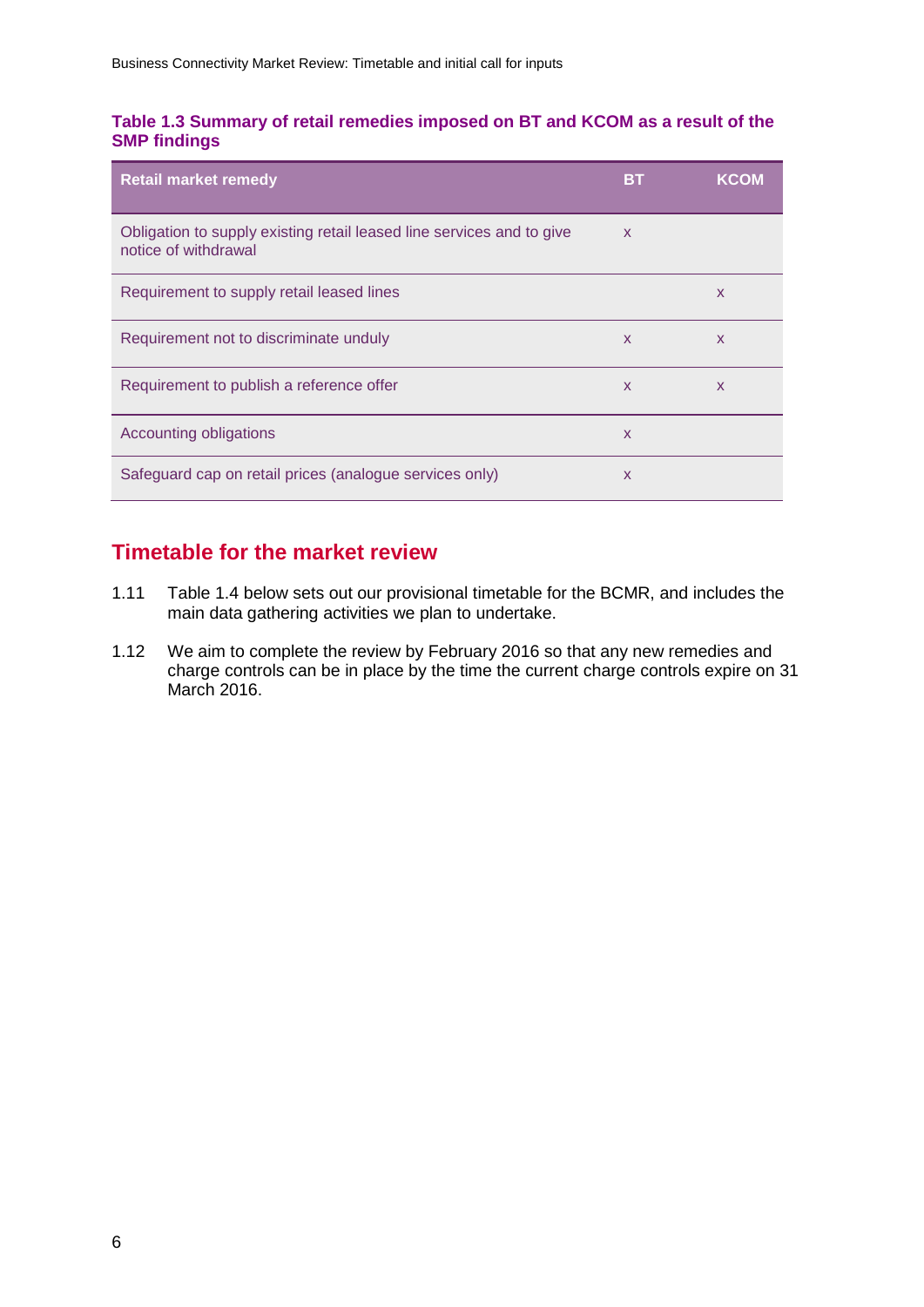| <b>Activity</b>                                                               | <b>Date</b>           | <b>Description</b>                                                                                                                                                                                                                                                                                                                                                                                                                                                                                            |
|-------------------------------------------------------------------------------|-----------------------|---------------------------------------------------------------------------------------------------------------------------------------------------------------------------------------------------------------------------------------------------------------------------------------------------------------------------------------------------------------------------------------------------------------------------------------------------------------------------------------------------------------|
| Call for inputs                                                               | March 2014            | This document – providing an overview of our timetable and<br>seeking stakeholder comments on our proposed approach,<br>scope and topics for which we require early input to inform<br>our analysis                                                                                                                                                                                                                                                                                                           |
| Circuit and<br>network inventory<br>information<br>request                    | Spring 2014           | Information requests under s135 of the Communications<br>Act to communications providers supplying leased lines<br>using their own network infrastructure. We are primarily<br>requesting circuit inventories, network location and network<br>extension information to update information last gathered in<br>summer 2011.<br>We are also issuing information requests to mobile network<br>operators and large LLU operators, as they represent a<br>significant proportion of the demand for leased lines. |
| <b>Market</b><br>questionnaire                                                | Summer<br>2014        | We will issue a set of market questionnaires to<br>communications providers, particularly providers of<br>business connectivity services. The purpose of this is to<br>complement our data analysis with qualitative evidence, for<br>example on operators' business plans and competitive<br>strategies, as well as stakeholder views on the current and<br>future direction of the relevant markets.                                                                                                        |
| End user<br>research to<br>inform market<br>definition                        | <b>Summer</b><br>2014 | Quantitative market research with businesses to inform our<br>market definition, seeking information about services<br>purchased and attitudes to switching etc. We anticipate that<br>the objectives and methodology of this research will be<br>broadly similar to those of the consumer survey<br>commissioned for the previous BCMR. That research is<br>published on our website here:<br>http://stakeholders.ofcom.org.uk/binaries/consultations/busi<br>ness-connectivity/annexes/business-review.pdf. |
| End user<br>research on<br>quality of service                                 | Summer<br>2014        | Quantitative market research with businesses about their<br>experience and expectations in relation to provision and<br>repair of leased lines services.                                                                                                                                                                                                                                                                                                                                                      |
| Consultation on<br><b>BCMR</b> network<br>reach and service<br>share analysis | Autumn 2014           | Given the complexity of the service share and network<br>reach analysis, supporting our market definition and SMP<br>assessment, we plan to publish a working paper for<br>consultation that will explain and seek views on:<br>the data we have collected;<br>(i)<br>the steps we have taken to process the data; and<br>(ii)<br>the methodology we use to estimate service shares<br>(iii)<br>and network reach<br>We will also include some initial results based on our most<br>up-to-date analysis.      |
| <b>Other Working</b><br>Papers for<br>consultation                            | Autumn 2014           | We may decide to issue Working Papers for consultation on<br>other topics during this period.                                                                                                                                                                                                                                                                                                                                                                                                                 |

#### **Table 1.4: Provisional Timetable for the BCMR including principal data gathering activities**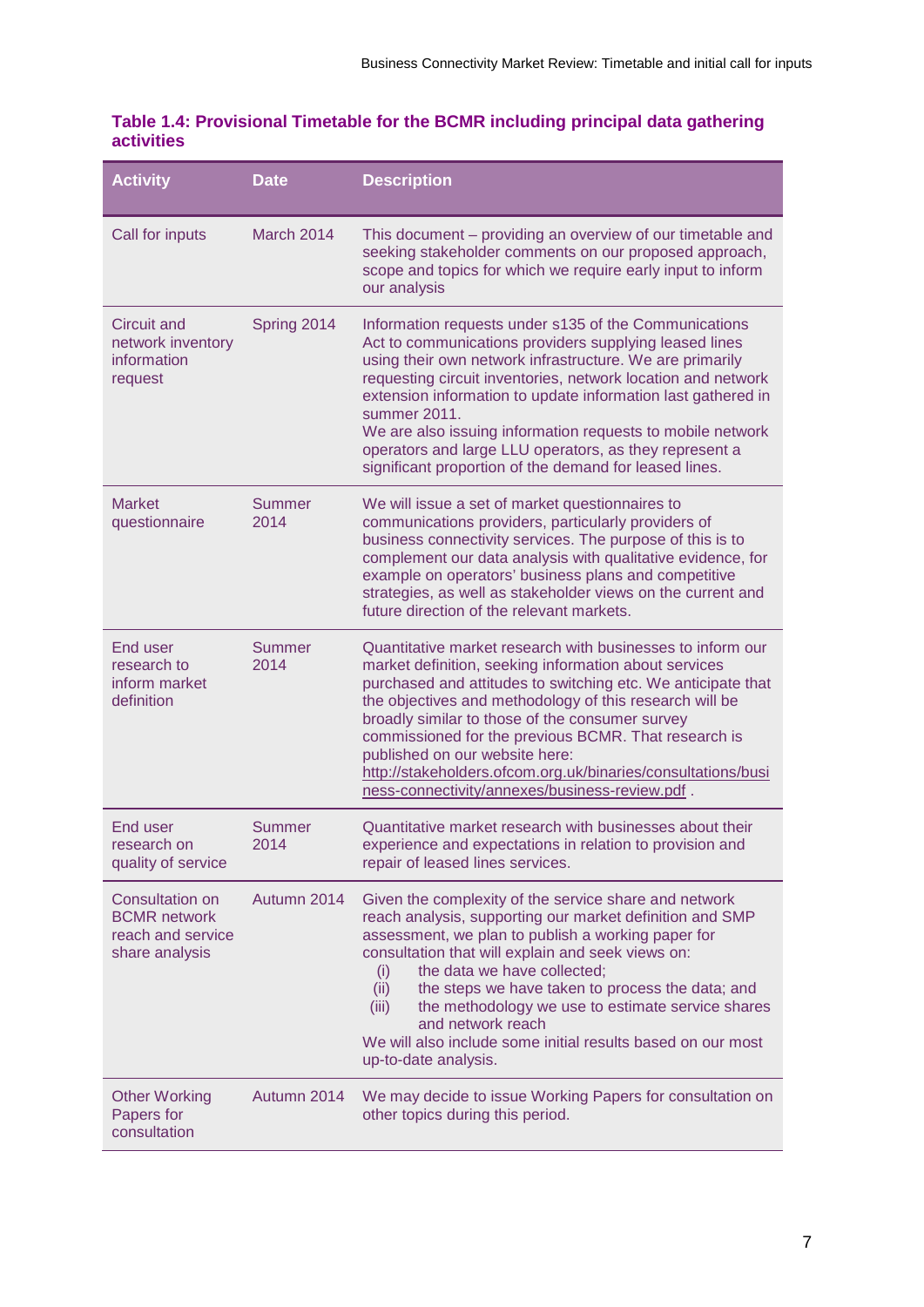| <b>BCMR</b><br>Consultation                                           | Spring 2015 | Consultation seeking comments from stakeholders on our<br>proposals for market definition, SMP findings, remedies and<br>supporting analysis. |
|-----------------------------------------------------------------------|-------------|-----------------------------------------------------------------------------------------------------------------------------------------------|
| <b>Leased Line</b><br><b>Charge Control</b><br>(LLCC)<br>Consultation | Spring 2015 | Consultation setting out our charge control proposals and<br>supporting analysis.                                                             |
| Draft BCMR &<br><b>LLCC Statement</b>                                 | Jan 2016    | Notification to the European Commission and publication of<br>draft statement covering the market review and charge<br>controls.              |
| Final BCMR &<br><b>LLCC Statement</b>                                 | Feb 2016    | Publication of final statement concluding the market review<br>and imposing any remedies including charge controls.                           |

#### **Market questionnaire**

1.13 As noted above, we are planning to explore market characteristics, developments and competitive conditions with CPs, by means of a structured questionnaire which we hope to issue in summer 2014. If your organisation is active in the provision of leased lines market or related services and you would like to contribute to our research please let us know.

*Question 1: Is your organisation active in the provision of leased lines or related services? Would you be willing to help Ofcom with its analysis of the leased lines markets by completing a questionnaire?* 

# **Proposed approach to the review**

- 1.14 As already noted above, we have undertaken significant analysis of these markets on several occasions<sup>[6](#page-10-0)</sup>, most recently in the 2013 BCMR. We intend to adopt an approach that will involve us taking our previous analyses as our starting point for this review. Where the available evidence indicates that there have been no significant developments, we would expect to refresh our previous analysis by updating the key evidence relied on in our last review. Conversely, where evidence suggests more material developments have occurred or may occur during the forward-look period<sup>[7](#page-10-1)</sup> for the BCMR 2016 (April 2016 to March 2019), we would expect to conduct a more detailed analysis.
- 1.15 We are therefore seeking stakeholders' views, together with evidence on developments since the last BCMR and prospective developments that may be material to the market definition, SMP assessment and remedies.

<span id="page-10-0"></span> $6$  For example, the respective BCMR we completed in 2004 and then again in 2008.

<span id="page-10-1"></span> $7$  Rather than just looking at the current position, market reviews look ahead to how competitive conditions may change in the future. For the BCMR 2013, we took a forward look of three years, reflecting the characteristics of the retail and wholesale markets and the factors likely to influence their competitive development, as well as the timing of the next market review. For the same reasons, we consider for the BCMR 2016 that a forward look of three years would also be appropriate.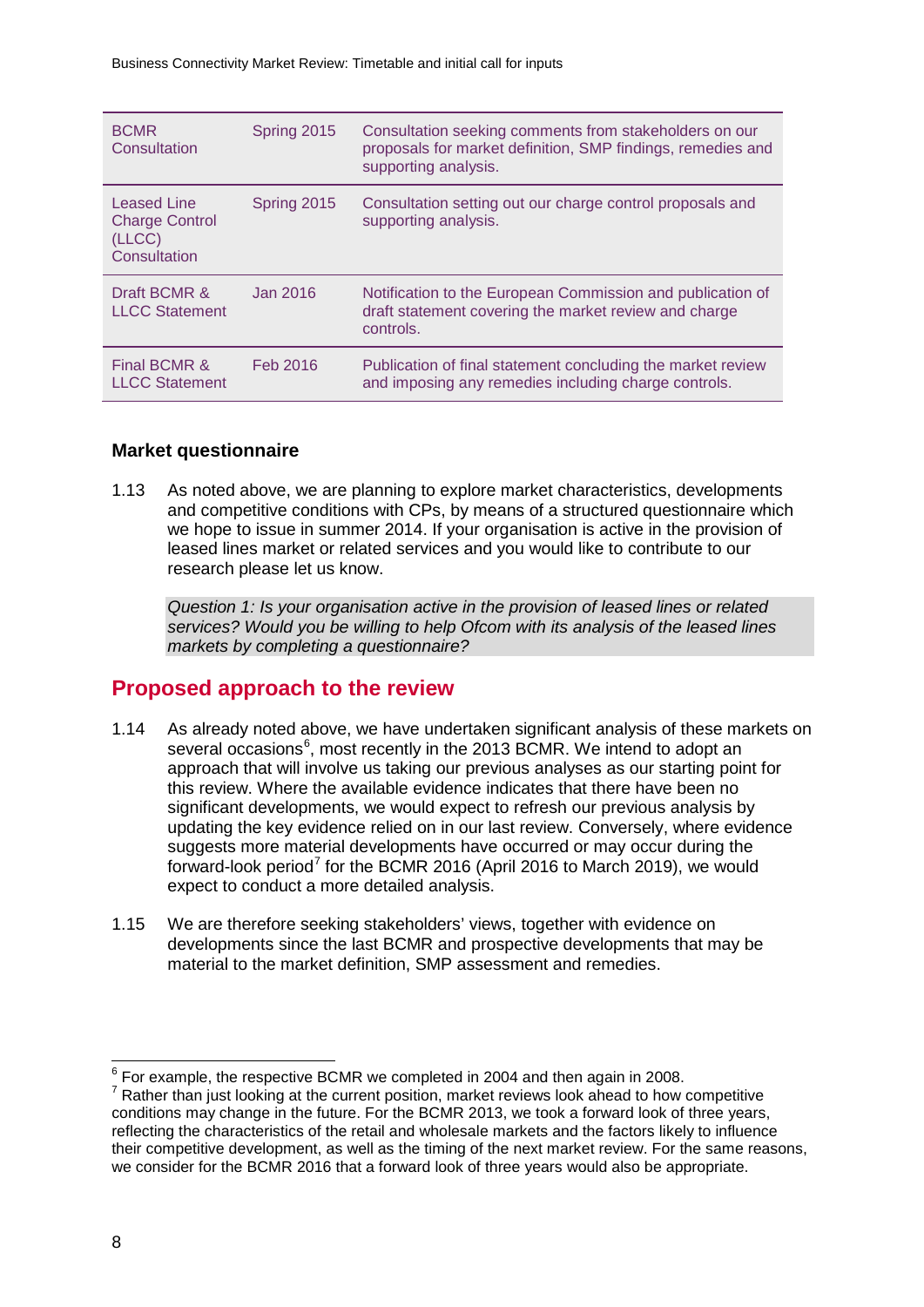*Question 2: Are there any developments since the last BCMR or prospective developments that may be material to our analysis of competition in this market? Please identify specific developments, explaining why they may be material.*

# **Our initial questions**

- 1.16 We are seeking stakeholder comments on several topics. At this point we consider it is important to emphasise that our decision to commence work on these topics is without prejudice to the necessary exercise of assessing SMP (which is stage 2 of the three analytical stages referred to in paragraph 1.2 above). [8](#page-11-0) Equally, our decision to commence work on these topics should not be interpreted as indicating a preference for a particular remedy or remedies. As mentioned above, we have identified these topics now in light of our experience gained over the course of, and subsequent to completion of, the BCMR 2013 $^9$  $^9$ , and having considered the sequence of work which may be necessary to undertake as we conduct the BCMR 2016. Consequently, in the event that we find SMP, we will be in a position not only to have given full consideration to what the appropriate remedies should be to address the identified competition problems, but also to implement them by the time we complete the BCMR 2016 which we aim to do by February 2016.
- 1.17 This consultation is one of the first steps in our market review. During the next 18 months we plan to conduct a significant amount of research, analysis and stakeholder engagement, including but not limited to the major activities listed in Table 1.4 above.

### **Quality of service**

- 1.18 During the last year we have observed an increase in the level of concern amongst CPs with respect to BT's quality of service in the delivery of Ethernet services. In response, we have been monitoring the situation and have met regularly with Openreach, communications providers and the Office of the Telecoms Adjudicator 2 (OTA2) [10](#page-11-2) to discuss developments.
- 1.19 Some recent events have highlighted the concerns. In Spring 2013, the proportion of provision orders completed on the agreed date fell by about 20% before recovering later in the Summer. In addition Openreach's deployment of its new support system known as Ethernet Strategic Transformation (EST), in January 2012, had significant problems. These problems delayed the deployment of new services such as the SyncE variant of EAD.
- 1.20 The focus of concern is on the provisioning of new Ethernet lines, in terms of the speed and unpredictability of the process. CPs have in particular highlighted problems with lead-times for survey/planning activities and with job coordination activities.

<span id="page-11-0"></span> $8$  Broadband substitution aside, which falls under stage 1 – i.e. defining the relevant markets. Only where there is a finding of SMP in a relevant market do we impose remedies (to address the competition problem(s) arising from the existence of SMP).

<span id="page-11-1"></span><sup>&</sup>lt;sup>9</sup> Including having regard to our forward-looking analysis over the period to 2016 which was part of the BCMR 2013.

<span id="page-11-2"></span><sup>10</sup> http://www.offta.org.uk/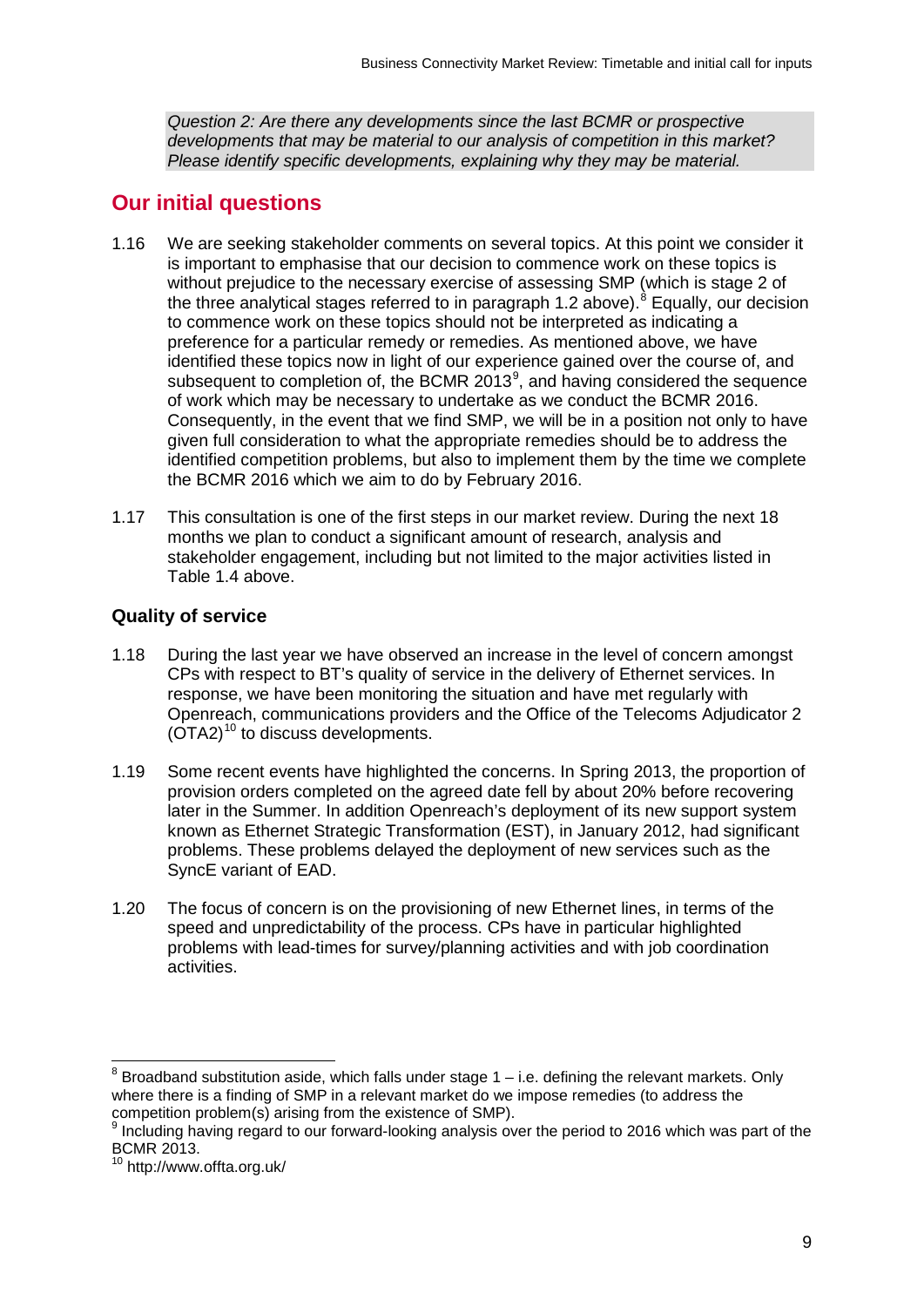- 1.21 Clearly, given the importance of Ethernet circuits to UK business, such service issues are of concern. We are conscious also that Openreach is likely to be stretched further with the rollout of 4G mobile network infrastructure over the coming years.
- 1.22 We are aware that a number of initiatives have been undertaken to address the problems. Openreach has implemented interim measures and has been working with CPs, to specify changes to the EST system (a programme known as Steadfast). Also, the OTA2 has facilitated industry discussions that have identified a range of process improvements, collectively known as EAD2, which will be implemented as part of the Steadfast programme.<sup>1</sup>
- 1.23 In support of these initiatives, we are also currently consulting on a proposed direction to facilitate a change to the charging arrangements for Excess Construction Charges (ECCs) which is intended to make the provision process for EAD Ethernet services more straightforward.<sup>[12](#page-12-1)</sup>
- 1.24 While we welcome these initiatives the question remains as to whether they will address all the industry concerns or whether we need to consider regulatory changes.
- 1.25 We are therefore interested in stakeholders' comments about BT's current quality of service in the delivery of wholesale leased lines services. In particular:
	- CPs' experience of BT's performance;
	- the impact of any quality concerns on CPs;
	- the impact of any quality concerns on end-users;
	- the perceived reasons for any identified quality concerns and suggestions as to how they might be addressed; and
	- the extent to which the current provision and repair services meet customers' needs.
- 1.26 We are also interested in stakeholders' comments about whether the current arrangements provide BT with the correct incentives to deliver adequate quality of service and if not what changes should be made.
- 1.27 BT's incentives in relation to quality of service are likely to be affected by a range of factors, including but not limited to the leased lines charge controls and its contracts with communications providers which make commercial provision for Service Level Agreements (SLAs) and Service Level Guarantees (SLGs).

*Question 3: What is your experience of the quality of BT's provision and repair of wholesale leased line services? Are there any consistent trends? Can you provide evidence to support your views?*

<span id="page-12-0"></span> $11$  These improvements include infrastructure discovery, survey/planning arrangements, Excess Construction Charges (ECCs) and end user appointments

<span id="page-12-1"></span>http://stakeholders.ofcom.org.uk/consultations/excess-construction-charges/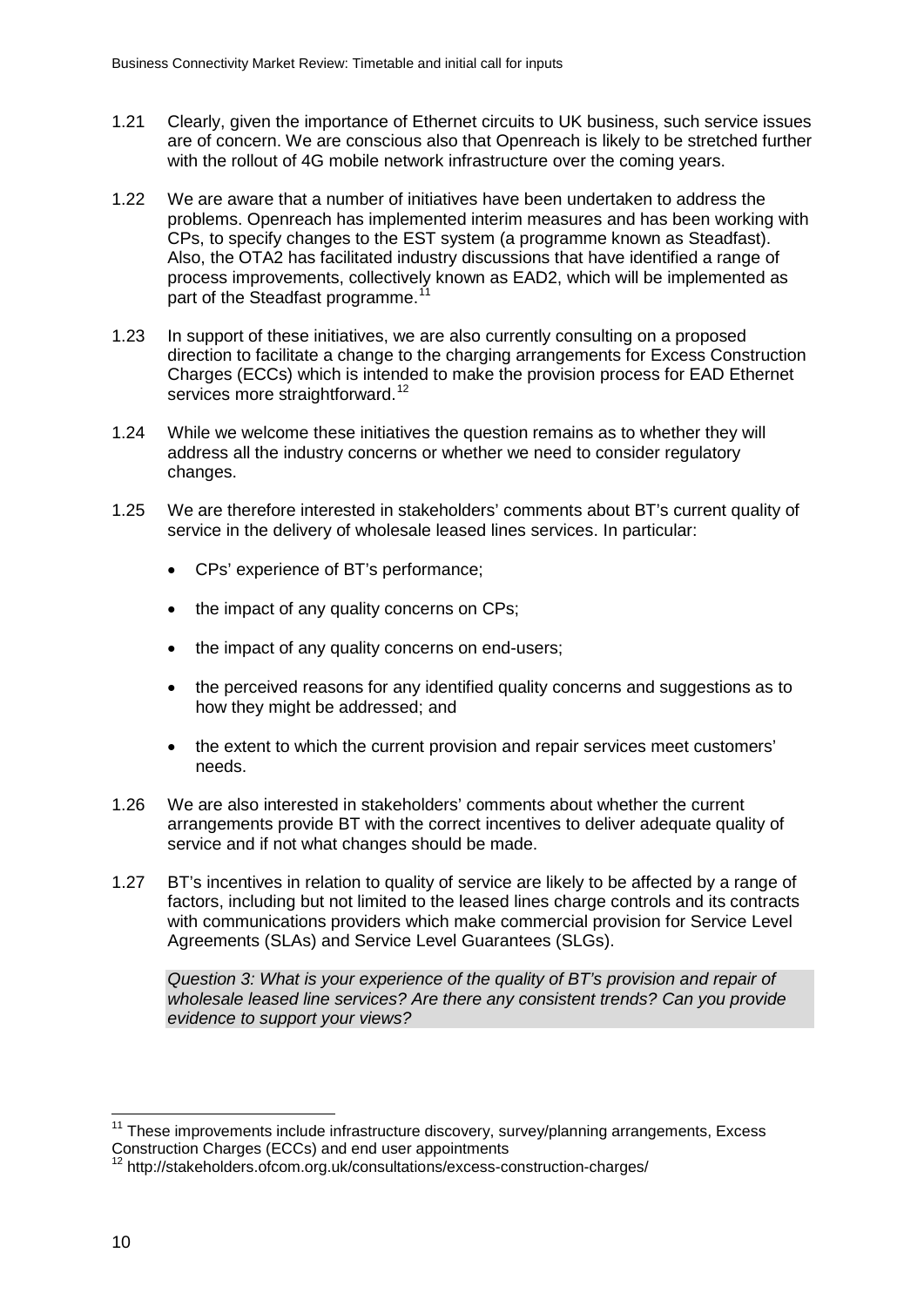*Question 4: Do the KPIs that BT publishes / shares with industry give you sufficient visibility of its performance? If not, please explain what further information should be provided and why.*

*Question 5: If there are quality or timeliness concerns, how do these affect your business and how do they affect your customers? Please provide evidence to support your views.*

*Question 6: Do BT's current provision and repair services for wholesale leased lines meet your customers' needs, for example in relation to lead times, keeping appointments or adhering to agreed delivery dates? If not what changes do you think BT should make to its provision and repair services?*

*Question 7: Do you consider BT has appropriate incentives to provide the quality of service which you and your customers require? If not, what changes do you think should be made to BT's incentives?*

#### **Broadband substitution**

- 1.28 In the last BCMR we considered whether leased lines and asymmetric broadband services were in the same product market. On balance we concluded that they were not in the same market largely due to:
	- key differences in service features. Survey evidence suggested that service features of leased lines are highly valued by end-users, and end-users have significant concerns about switching to asymmetric broadband services;
	- the lack of convergence between the prices of asymmetric broadband and low bandwidth leased lines, despite the significant savings available from switching to broadband;
	- the continued significant demand for low bandwidth leased lines despite their significant price premium over asymmetric broadband services;
	- uncertainty around the competitive impact of next generation broadband services; and
	- the existence of significant switching costs for some end-users in moving from leased lines to broadband products.
- 1.29 We are seeking early views from stakeholders as this is an area where significant change may have taken place since the last BCMR. In particular, the availability and take up of broadband services based on next-generation access (NGA) technologies such as fibre-to-the-cabinet has increased significantly. These services offer significantly higher upload and download bandwidths than current generation (ADSL/ADSL2+) broadband. Also the European Commission is currently reviewing its Recommendation on the Relevant Product and Service Markets. [13](#page-13-0) The current proposal<sup>[14](#page-13-1)</sup> (subject to consultation) is to define a market for 'Wholesale High Quality

<span id="page-13-0"></span><sup>&</sup>lt;sup>13</sup> Commission Recommendation on relevant product and service markets within the electronic communications sector susceptible to ex ante regulation in accordance with Directive 2002/21/EC of the European Parliament and of the Council on a common regulatory framework for electronic communications networks and services (Second Edition) (C(2007)5406 rev1).

<span id="page-13-1"></span><sup>14</sup> http://ec.europa.eu/digital-agenda/en/news/draft-revised-recommendation-relevant-markets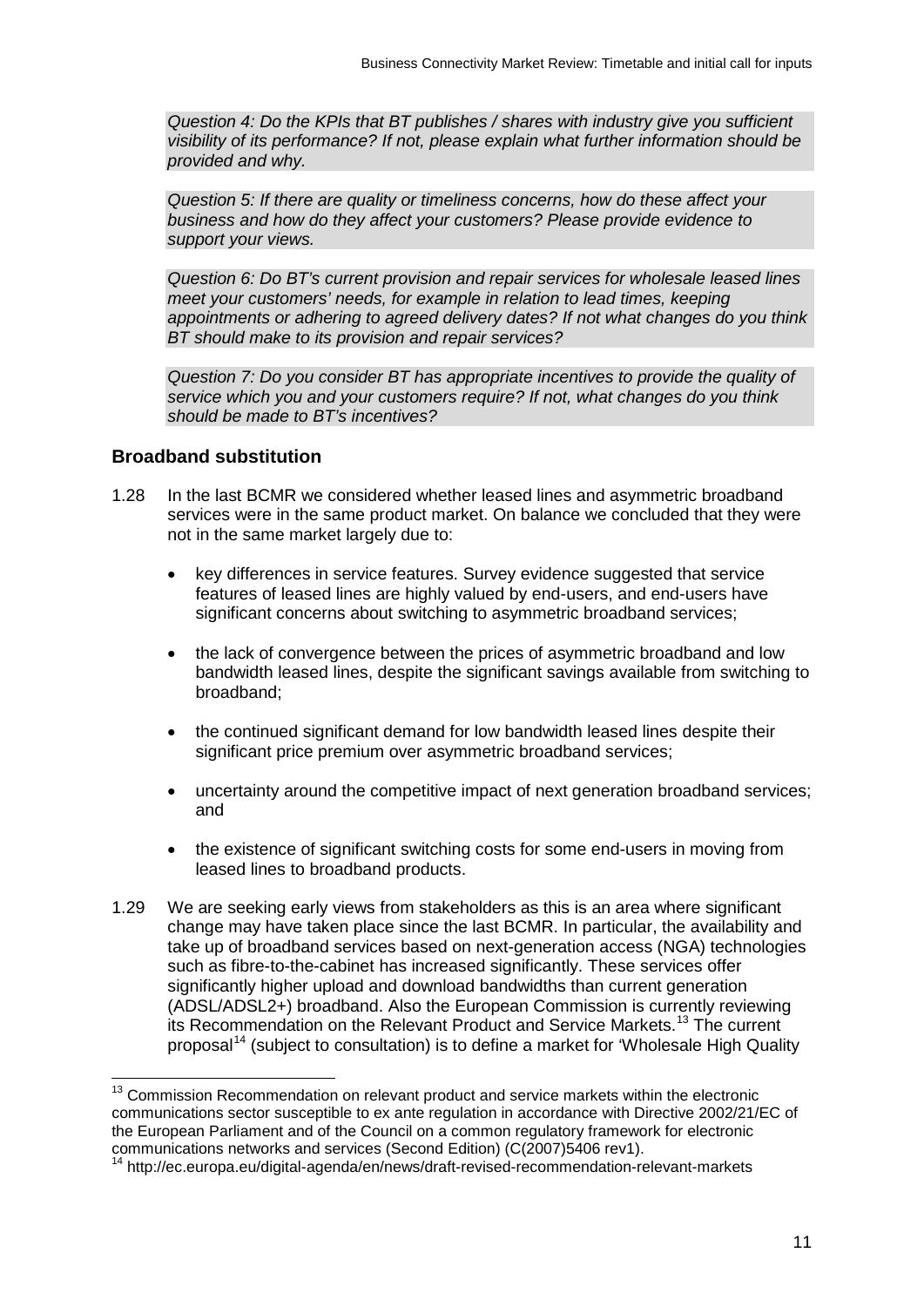Access' that could include terminating segments of leased lines and 'business-grade' broadband services (both current generation broadband and NGA based services).[15](#page-14-0)

- 1.30 We will consider whether current generation or NGA based broadband services or a subset of those services that might be characterised as 'business-grade' are sufficiently close substitutes for leased lines such that they fall within the same market(s) or are relevant to consideration of remedies.
- 1.31 With this in mind we would welcome views from stakeholders, supported by evidence, on the following questions:

*Question 8: Can broadband, particularly NGA-based services be used effectively for the delivery of business connectivity? Has this changed over the last three years? How do you think this might change over the coming three years?* 

*Question 9: Are new business customers that would traditionally have taken leased line products now opting for a broadband service? If yes, what type of broadband service are these business customers taking.* 

*Question 10: Are existing business customers actively migrating from leased lines to broadband products? If yes:*

- *which types of business customer are migrating?*
- *which types of leased line product (interface and bandwidth) are they migrating from?*
- *which types of broadband service are they migrating to?*
- *does switching vary between different areas of the country (e.g. depending on NGA availability, the number of broadband providers present or other factors)?*
- *What are the barriers (if any) to switching from leased lines to broadband products?*

#### **Passives**

- 1.32 In the BCMR 2013 we considered whether we should introduce passive remedies, such as a requirement to supply dark fibre or physical infrastructure access (i.e. duct and pole sharing). We concluded at that time that it was not appropriate to do so.<sup>[16](#page-14-1)</sup> As part of this review we plan to consider again whether, on the presumption we make findings of SMP on the part of BT again, there is a case for passive remedies in wholesale leased lines markets.
- 1.33 One particular aspect that we intend to consider is the impact that passive remedies might have on BT's common cost recovery. It is an important principle of price cap regulation that BT should have the opportunity, on a forward-looking basis, to recover its efficiently incurred costs including its common costs. One implication is that, if common costs cannot, or can no longer, be recovered from one set of services, we might need to allow BT to recover a greater share of common costs through charges for other services to allow cost recovery overall. With this in mind we plan to investigate the following areas:

<span id="page-14-0"></span><sup>&</sup>lt;sup>15</sup> In our Wholesale Broadband Access Market Review consultation published in July 2013, we proposed to define a single product market for wholesale broadband access services that includes broadband services purchased by residential and business consumers.

http://stakeholders.ofcom.org.uk/consultations/review-wba-markets/

<span id="page-14-1"></span><sup>&</sup>lt;sup>16</sup> See Section 8 of the BCMR 2013 Statement.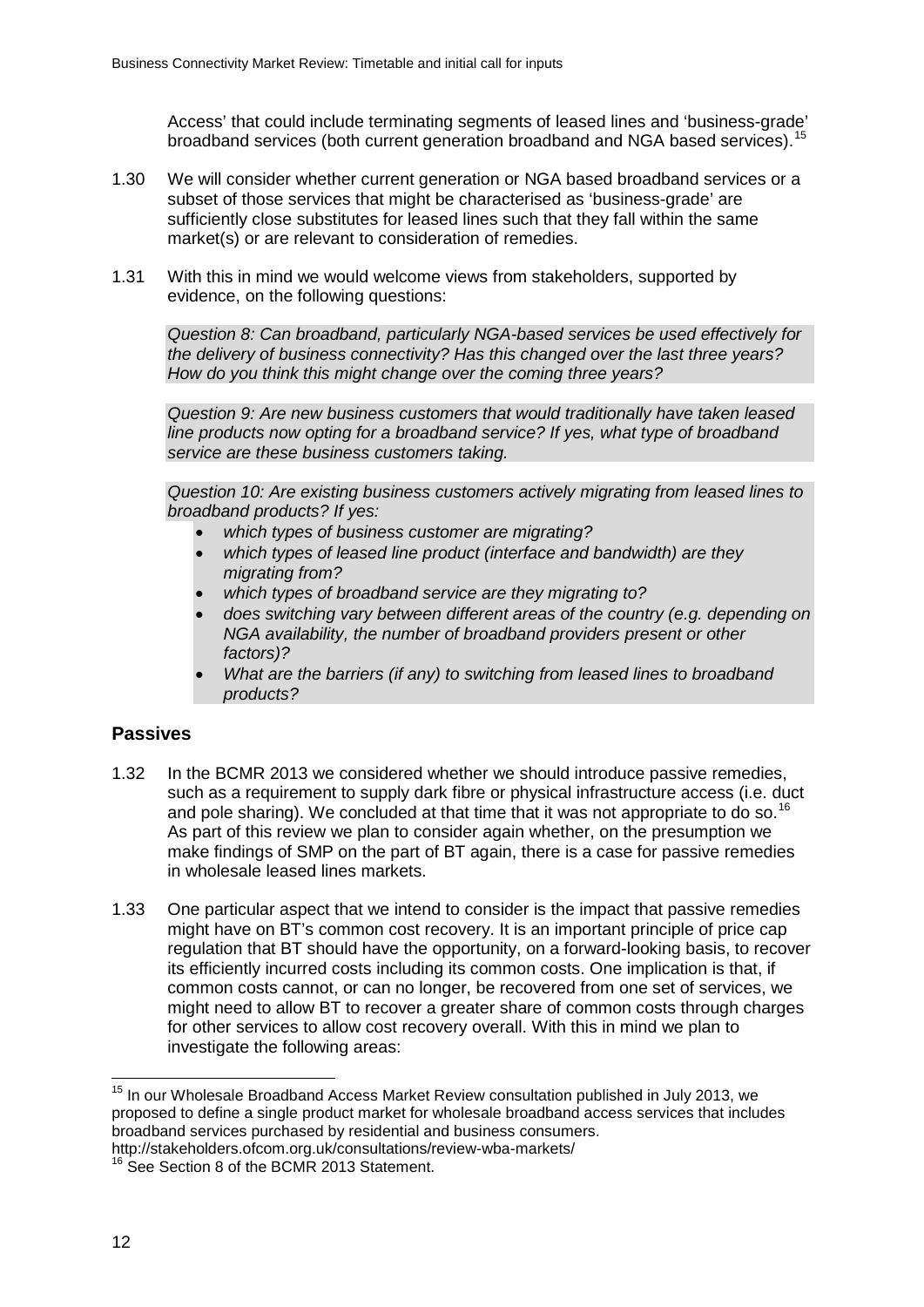- Types of passive remedy the types of passive remedy that might be technically feasible and suitable for use in leased lines markets e.g. duct access, dark fibre, others;
- Applications the uses and parts of the network that passive remedies might be most suited to;
- Whether passive remedies should co-exist with the existing active remedies and the relationship between them if both are adopted;
- Pricing the potential pricing approaches for passive remedies, the practicability and impact on take-up of each approach;
- Benefits the benefits that passive remedies could deliver compared with active remedies in leased lines markets e.g. in relation to innovation, responsiveness or quality of service;
- Costs the costs associated with passive remedies e.g. in relation to duplication of assets, implementation and operational costs;
- Impact of passive remedy usage and pricing including the:
	- o impact on usage and pricing of active remedies and on the share of its common costs BT is able to recover from active remedy revenues;
	- o impact in the Wholesale Local Access market where there is already an obligation for BT to provide Physical Infrastructure Access (PIA) (i.e. duct and pole sharing);
	- o downstream impact on services outside the leased lines markets e.g. changes to prices for other regulated services stemming from changes in the pattern of BT's common cost recovery;
	- o impact on existing infrastructure investments (e.g. competitive networks in London and other major cities); and
	- o impact on geographic market definition and SMP findings; and
- whether the considerations outlined above vary in different geographic areas.
- 1.34 We also note that a new European Directive will be adopted this spring which will introduce, amongst other things, a right for telecommunications providers and utility companies to access each other's passive infrastructure, upon reasonable request, for the purposes of rolling out high-speed broadband networks. We will therefore also consider the implications of these new legal provisions on leased lines markets as part of the BCMR.

*Question 11: Do you have any comments about the scope of our planned work on passive remedies?*

*Question 12: Which of the following types of passive remedy might be technically feasible and suitable for leased lines?*

- *Physical Infrastructure Access (i.e. duct and pole sharing);*
- *Dark fibre;*
- *Wavelength unbundling;*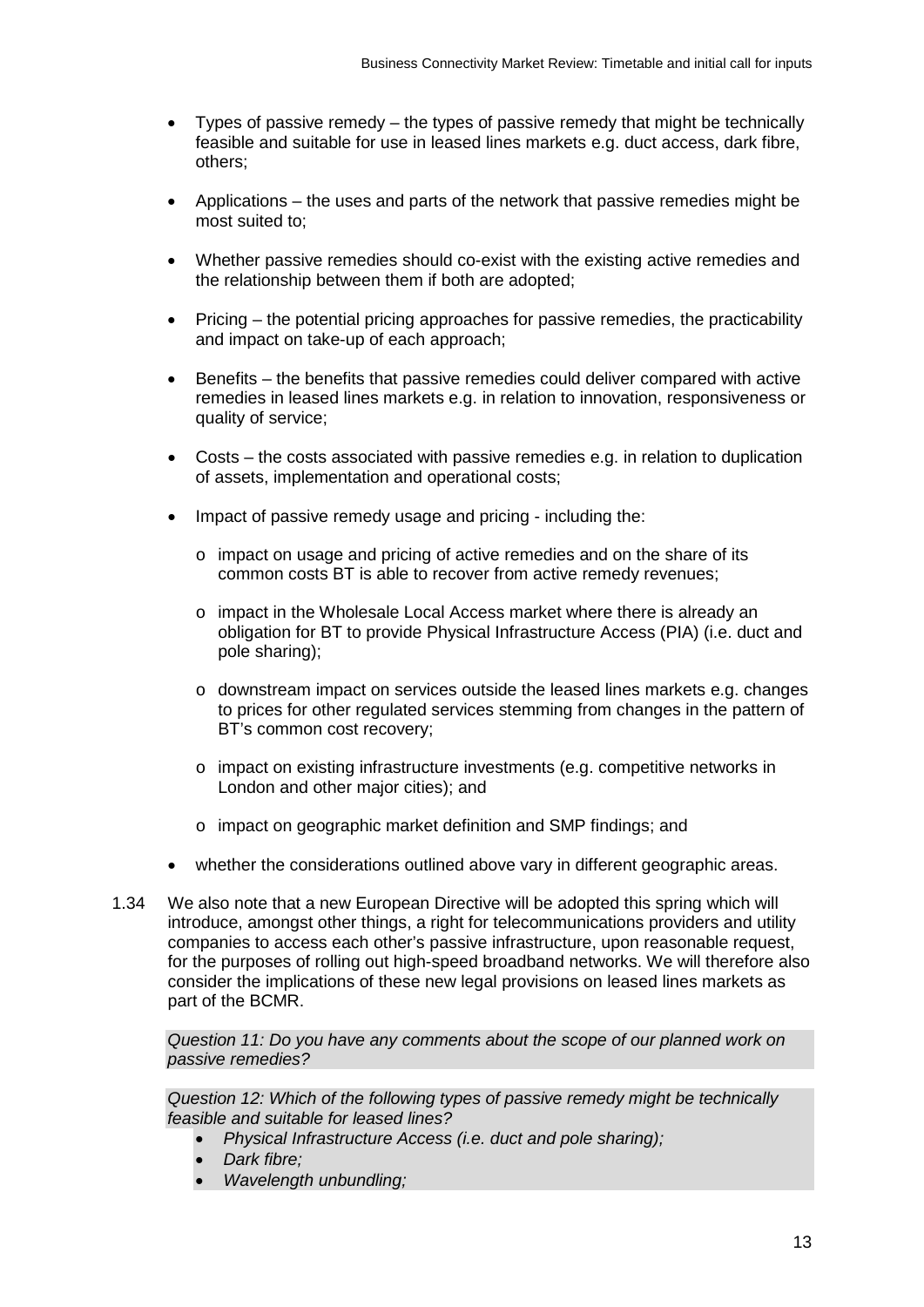• *Other passive remedies (please specify).*

*Question 13: For what applications could communications providers use each of the types of passive remedy listed in question 12 above?*

*Question 14: How might passive remedies extend the geographic reach of infrastructure competition?*

*Question 15: Would the presence of physical infrastructure belonging to other CPs affect usage of passive remedies? For example would you expect passive remedies to be used only or mainly in areas where only BT has passive infrastructure or would you also expect passive remedies to be used in areas where other CPs have passive infrastructure?*

*Question 16: What are the benefits that passive remedies might offer in comparison to active remedies? Please consider specifically:*

- *Service innovation benefits e.g. the ability to differentiate service features and functionality (such as fault finding, configuration options, etc.)*
- *Network innovation benefits e.g. the ability to configure the network in a different way to BT's network configuration.*
- *Technology innovation benefits e.g. the ability to adopt new technologies, or introduce new technologies earlier than they might otherwise have been introduced.*
- *Avoiding duplication e.g. the ability to avoid the duplication of network elements for network monitoring purposes.*
- *Other benefits (please specify)*

*Question 17: How valuable would the innovation benefits of passive remedies be? Would they be sufficient for you to choose passive remedies if there was no overall cost advantage compared with active remedies (i.e. if the price of the passive remedy was exactly equal to the price of the active remedy less the cost of the network components that you would need to provide)?*

*Question 18: What are the technical and operational challenges associated with deploying and using passive remedies and how might these be addressed?*

*Question 19: What are the strengths and weaknesses of different pricing structures that might be adopted for passive remedies, in particular:*

- *uniform prices that do not vary either by geographic area or the use to which the passive remedy is put (e.g. residential NGA versus leased lines); and*
- *prices that do vary according to geographic area or the use to which the passive remedy is put, and which reflect the value of the services provided or geographic differences in the intensity of passive infrastructure usage, more like the way BT's prices active products now?*

#### **Retail remedies for very low bandwidth TI services**

- 1.35 In the BCMR 2013 we found BT to have SMP in the retail market for very low bandwidth TI leased lines and imposed remedies to address the concerns identified. This market encompasses analogue leased lines and sub 2Mbit/s TDM leased lines (known as Kilostream services) in the UK excluding the Hull area.
- 1.36 In the BCMR 2016 we plan to consider whether there is a need for continued regulation of this retail market.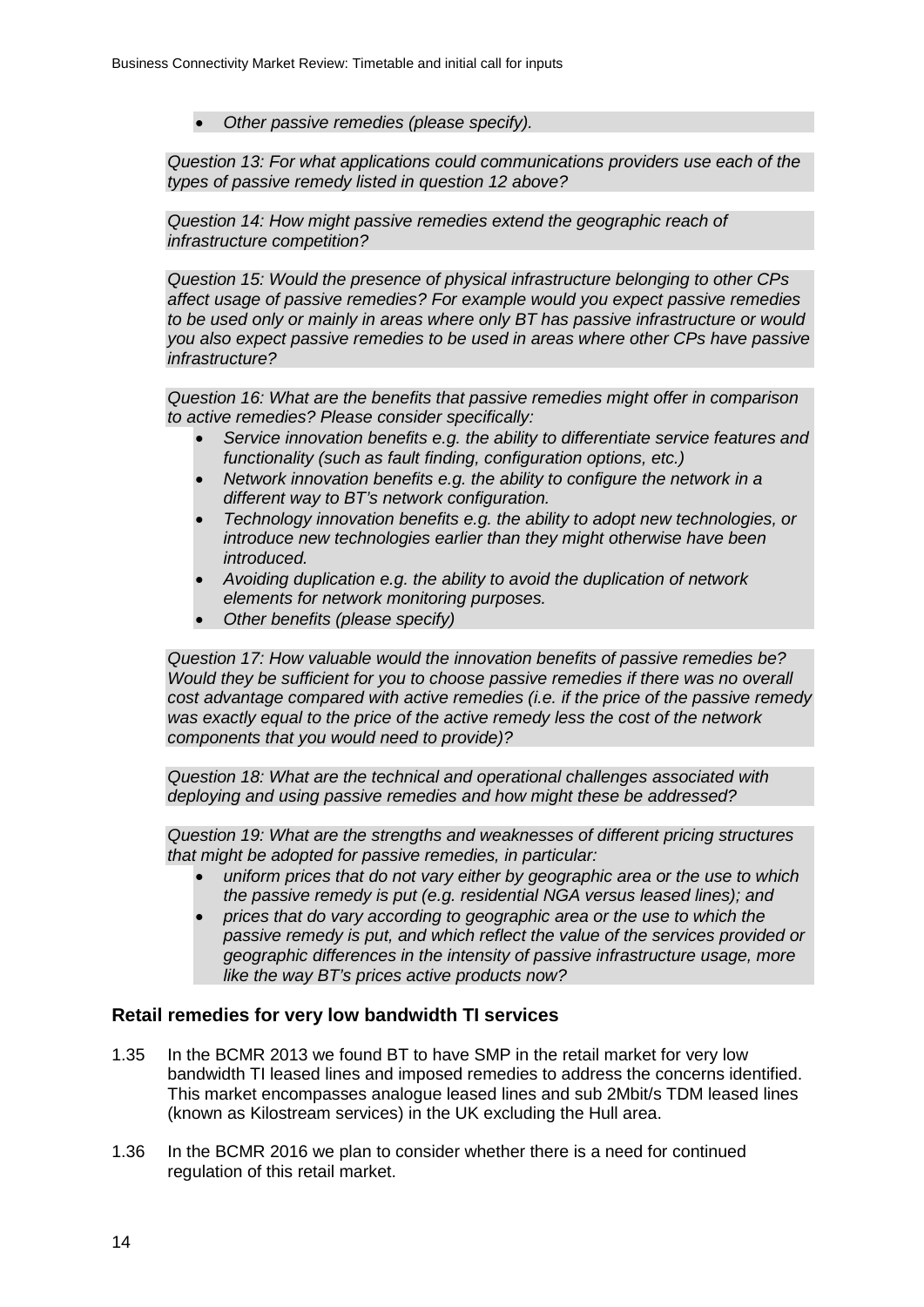- 1.37 The volume of these legacy services is in long-term decline and BT plans to withdraw them as the network that supports them is obsolete and is becoming difficult to maintain. We reported in the BCMR 2013 that BT had delayed the withdrawal of these services considerably to give users such as electricity utilities more time to migrate to other services. BT has recently announced a further two year extension to their availability to at least March 2020. However it has warned users that due to the age of the network it may not be able to restore existing services if a serious incident occurs.
- 1.38 One of the reasons why we maintained retail regulation was that we considered it important to maintain regulatory oversight of the withdrawal of these services as some are used for critical applications, most notably the circuits used by electricity utilities for power network control applications. From our informal discussions with the Energy Networks Association and with BT, we understand that migration of the electricity utility circuits is now well advanced and is likely to be largely completed by the time we complete this review.
- 1.39 Based on this understanding, our current view is that given the prospective withdrawal of these services, the declining volumes and the extended notice already given to users of critical applications, the scope for harm is likely to have diminished considerably by the time we conclude this BCMR. We consider that any risk of harmful action by BT would be likely to be mitigated by accelerated migration of endusers to alternative services. In light of this, we consider that it may not be proportionate for us to maintain retail regulation after March 2016. We intend to consider this further, and would therefore welcome comments from stakeholders.

*Question 20: Do you think we should continue to regulate BT's retail analogue and Kilostream services after March 2016? Please provide reasons to support your views.*

*Question 21: Are BT's retail analogue and Kilostream services used for any other critical applications that might have difficulty migrating to alternative services?*

### **Charge control remedy**

- 1.40 In the BCMR 2013 we concluded that a charge control was an appropriate remedy to address the competition problems in a number of the reviewed wholesale markets.
- 1.41 In imposing the charge control we sought to balance a number of specific policy objectives, as derived from our statutory duties<sup>17</sup>:
	- to prevent BT setting excessive charges for specific leased line services where it has SMP, while providing appropriate incentives for it to increase its efficiency;
	- to promote efficient and sustainable competition in the delivery of specific leased line services;
	- to confer the greatest possible benefits on the end-users of public electronic communications services;
	- to take account of the extent of BT's investment in the matters covered by the charge controls;

<span id="page-17-0"></span><sup>&</sup>lt;sup>17</sup> See paragraph 2.52 of the BCMR 2013 Statement.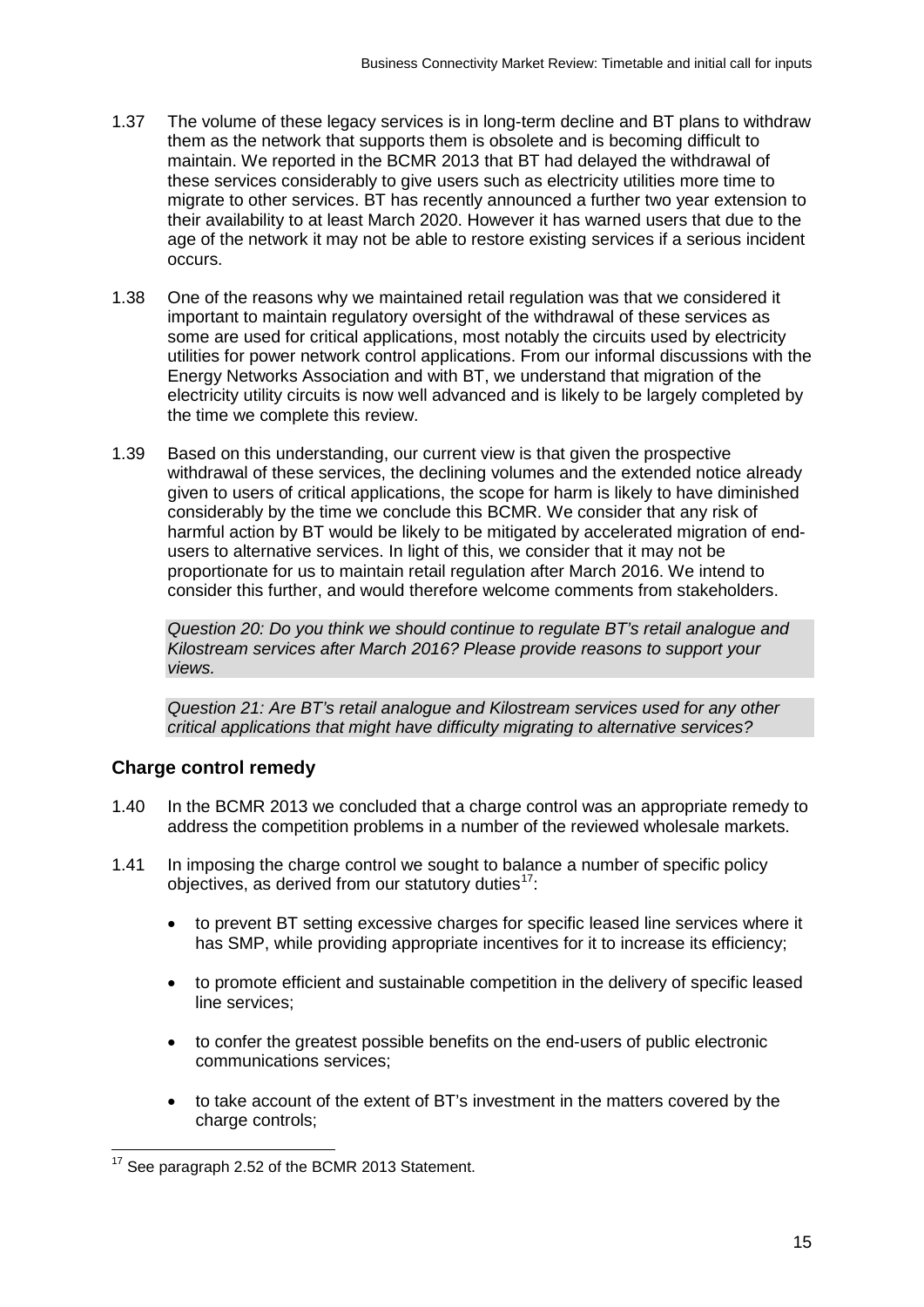- to ensure prices are subject to appropriate controls, for example in allowing BT to retain sufficient flexibility in the way it sets its prices;
- to provide regulatory certainty for BT and its customers and to avoid undue disruption;
- to encourage investment and innovation in the relevant markets; and
- to ensure that the delivery of the regulated services is sustainable, in that the prevailing prices provide BT with the opportunity to recover all of its relevant costs (where efficiently incurred), including the cost of capital.
- 1.42 The resulting charge control covers both TI and Ethernet services in separate baskets:[18](#page-18-0)
	- **TI Basket** including low, medium and high bandwidth wholesale TI services outside the WECLA, low bandwidths services within the WECLA and regional trunk services (at all bandwidths); and
	- **Ethernet Basket** including Ethernet services up to and including 1Gbit/s outside the WECLA and Ethernet services above 1Gbit/s outside the WECLA.
- 1.43 In setting the controls on the two baskets we also sought to strike an appropriate balance between the promotion of efficient migration (from TI services to Ethernet services) and the protection of consumers of TI services<sup>19</sup>.
- 1.44 We adopted an RPI-X form of charge control for the main charge control baskets. As explained in the BCMR 2013 Statement, this form of control has been tried and tested over many years and has a number of desirable properties, particularly in relation to giving BT incentives to enhance its efficiency and to make efficient investments. [20](#page-18-2)
- 1.45 This type of control aims to align prices with forecast costs over the period of the control. BT's costs at the end of the control period are forecast on the basis of volume growth and asset price change forecasts combined with efficiency improvement assumptions, asset-volume elasticities (AVEs) and cost-volume elasticities (CVEs). The cost forecasts for both main baskets are constructed from cost forecasts for the underlying components and services. This approach resulted in a large and complex model as costs are forecast for around 60 components and around 190 services. [21](#page-18-3)
- 1.46 As part of our early work on the BCMR 2016 we are considering our approach to the charge controls in the event that we again conclude that charge controls would be an appropriate and proportionate remedy to address the competition problems arising from finding SMP. In particular, regarding TI services, these are legacy services and in long-term decline in favour of more modern technologies such as Ethernet, and in the BCMR 2013 we forecast that volumes would decline by about 20% per annum over the current control period. In light of this, we are considering whether, in the

<span id="page-18-0"></span> $18$  Further, we separately control excess construction charges, accommodation services and AISBO services in the WECLA, covering AISBO services up to and including 1Gbit/s.

 $19$  See, for example, paragraphs 19.376 – 19.378 of the BCMR 2013 Statement.

<span id="page-18-2"></span><span id="page-18-1"></span><sup>&</sup>lt;sup>20</sup> See Sections 17 and 18 of the BCMR 2013 Statement.

<span id="page-18-3"></span> $21$  See Sections 19 and 20 of, and Annex 12 to, the BCMR 2013 Statement.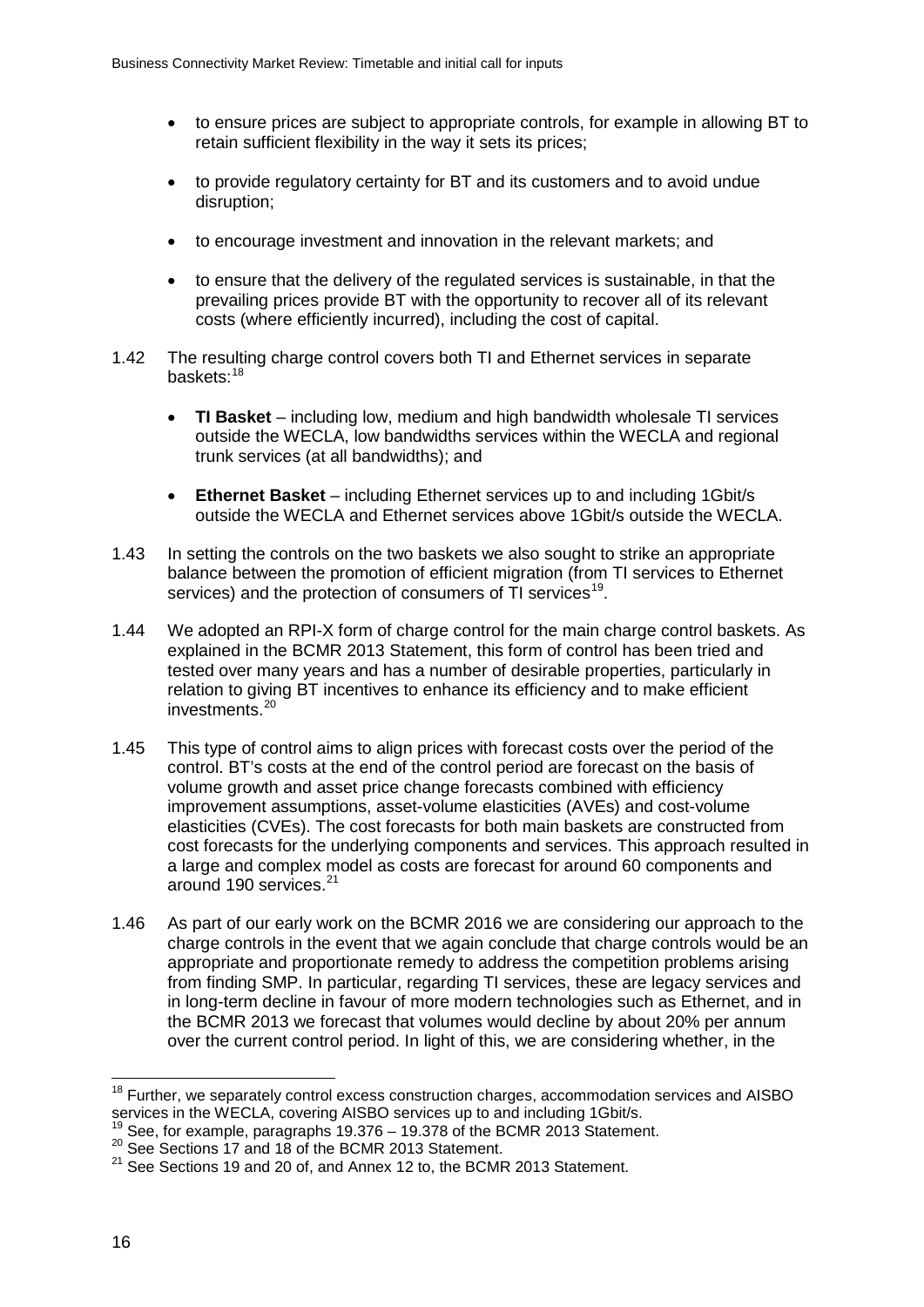event that we were to impose a charge control, it would be appropriate and proportionate to continue to undertake such an extensive modelling exercise in relation to TI services. In particular, having regard to the main competition problem which the charge controls were designed to address in the BCMR 2013 $^{22}$ , we are considering the advantages and disadvantages of adopting an alternative form of charge control, such as a simple charge control with charges capped by reference to their current level, in the event the volumes of TI services continue to fall, as forecast over the period of the current control.

*Question 22: How effective do you consider the current leased line charge control has been in balancing Ofcom's objectives? Please provide evidence or give reasons/examples for your views.*

*Question 23: If you do not consider that the current charge control has been effective in achieving Ofcom's objectives, what changes do you consider should be made and why?*

*Question 24: Given the expected decline in TI service volumes over the current control period, do you consider an alternative type of control, such as a simple charge control with charges capped by reference to their current level, would be more appropriate and proportionate in the next control period? If so, why?*

<span id="page-19-0"></span> $22$  That being BT's ability and incentive to charge excessive prices.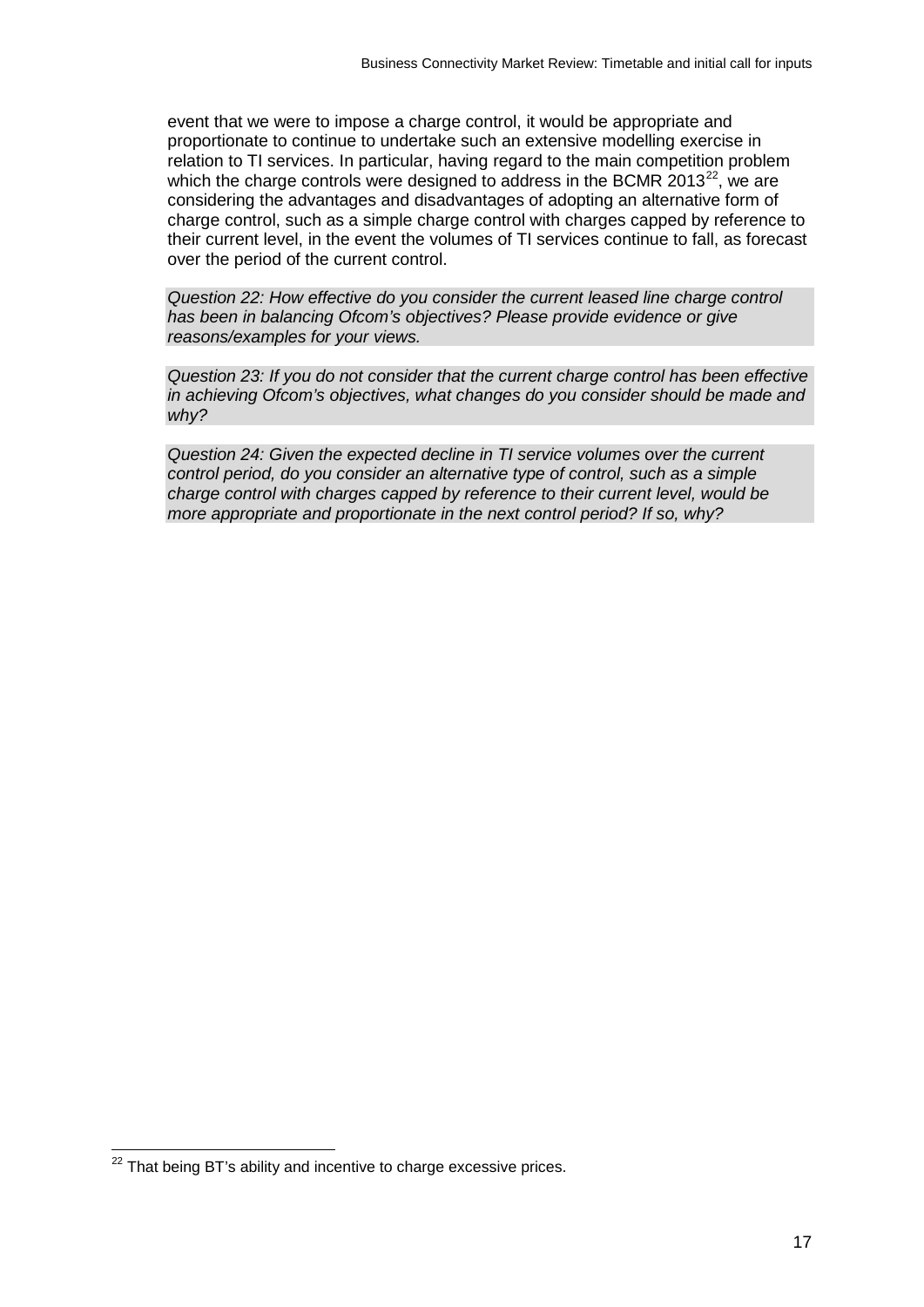## **Annex 1**

# <span id="page-20-0"></span>Responding to this consultation

### **How to respond**

- A1.1 Ofcom invites written views and comments on the issues raised in this document, to be made **by 5pm on 27 May 2014**.
- A1.2 Ofcom strongly prefers to receive responses using the online web form at [http://stakeolders.ofcom.org.uk/consultations/business-connectivity-market](http://stakeolders.ofcom.org.uk/consultations/business-connectivity-market-review/howtprespond/form)[review/howtprespond/form,](http://stakeolders.ofcom.org.uk/consultations/business-connectivity-market-review/howtprespond/form) as this helps us to process the responses quickly and efficiently. We would also be grateful if you could assist us by completing a response cover sheet (see Annex 3), to indicate whether or not there are confidentiality issues. This response coversheet is incorporated into the online web form questionnaire.
- A1.3 For larger consultation responses particularly those with supporting charts, tables or other data - please email [business.review@ofcom.org.uka](mailto:business.review@ofcom.org.uk)ttaching your response in Microsoft Word format, together with a consultation response coversheet.
- A1.4 Responses may alternatively be posted or faxed to the address below, marked with the title of the consultation.

Clive Hillier Ofcom,  $4<sup>th</sup>$  Floor Riverside House 2A Southwark Bridge Road London SE1 9HA

- A1.5 Note that we do not need a hard copy in addition to an electronic version. Ofcom will acknowledge receipt of responses if they are submitted using the online web form but not otherwise.
- A1.6 It would be helpful if your response could include direct answers to the questions asked in this document, which are listed together at Annex 4. It would also help if you can explain why you hold your views and how Ofcom's proposals would impact on you.

## **Further information**

A1.7 If you want to discuss the issues and questions raised in this consultation, or need advice on the appropriate form of response, please contact Clive Hillier on 020 7783 4674.

# **Confidentiality**

A1.8 We believe it is important for everyone interested in an issue to see the views expressed by consultation respondents. We will therefore usually publish all responses on our website, [www.ofcom.org.uk,](http://www.ofcom.org.uk/) ideally on receipt. If you think your response should be kept confidential, can you please specify what part or whether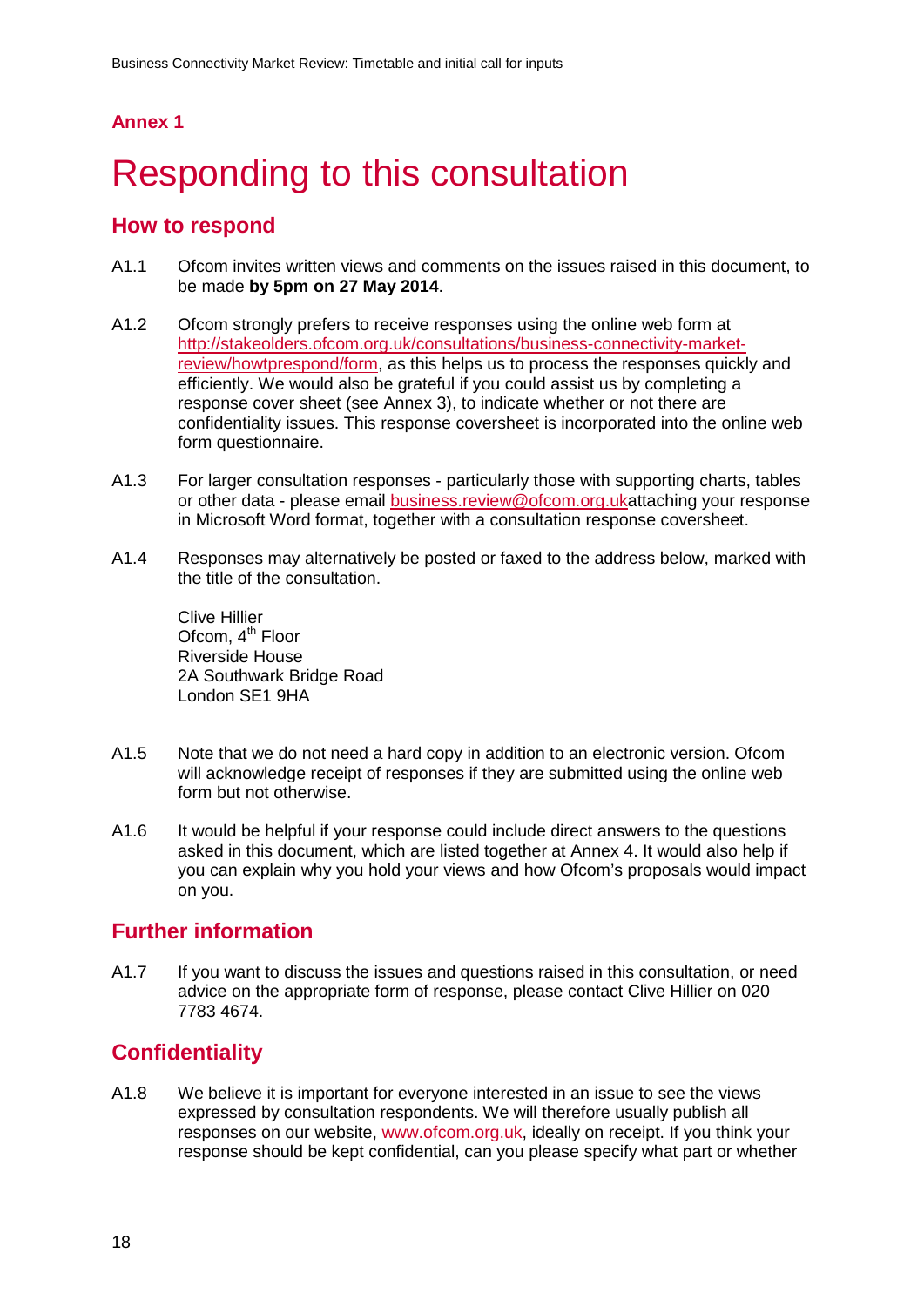all of your response should be kept confidential, and specify why. Please also place such parts in a separate annex.

- A1.9 If someone asks us to keep part or all of a response confidential, we will treat this request seriously and will try to respect this. But sometimes we will need to publish all responses, including those that are marked as confidential, in order to meet legal obligations.
- A1.10 Please also note that copyright and all other intellectual property in responses will be assumed to be licensed to Ofcom to use. Ofcom's approach on intellectual property rights is explained further on its website at <http://www.ofcom.org.uk/about/accoun/disclaimer/>

## **Next steps**

- A1.11 Following the end of the consultation period, Ofcom intends to publish a consultation in autumn 2014.
- A1.12 Please note that you can register to receive free mail Updates alerting you to the publications of relevant Ofcom documents. For more details please see: [http://www.ofcom.org.uk/static/subscribe/select\\_list.htm](http://www.ofcom.org.uk/static/subscribe/select_list.htm)

## **Ofcom's consultation processes**

- A1.13 Ofcom seeks to ensure that responding to a consultation is easy as possible. For more information please see our consultation principles in Annex 2.
- A1.14 If you have any comments or suggestions on how Ofcom conducts its consultations, please call our consultation helpdesk on 020 7981 3003 or e-mail us at [consult@ofcom.org.uk](mailto:consult@ofcom.org.uk) . We would particularly welcome thoughts on how Ofcom could more effectively seek the views of those groups or individuals, such as small businesses or particular types of residential consumers, who are less likely to give their opinions through a formal consultation.
- A1.15 If you would like to discuss these issues or Ofcom's consultation processes more generally you can alternatively contact Graham Howell, Secretary to the Corporation, who is Ofcom's consultation champion:

Graham Howell **Ofcom** Riverside House 2a Southwark Bridge Road London SE1 9HA

Tel: 020 7981 3601

Email [Graham.Howell@ofcom.org.uk](mailto:Graham.Howell@ofcom.org.uk)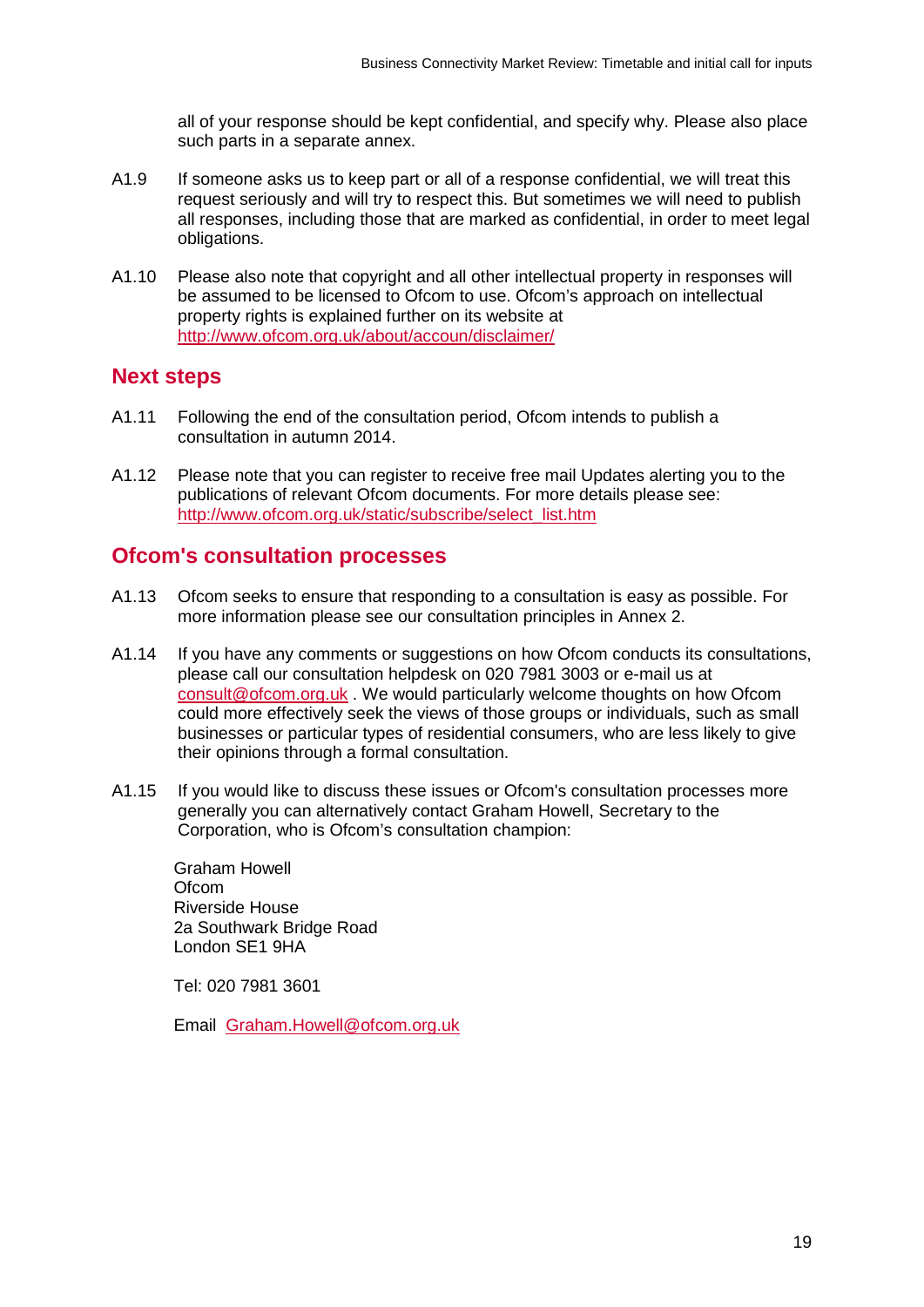# **Annex 2**

# <span id="page-22-0"></span>**Ofcom's consultation principles**

A2.1 Ofcom has published the following seven principles that it will follow for each public written consultation:

# **Before the consultation**

A2.2 Where possible, we will hold informal talks with people and organisations before announcing a big consultation to find out whether we are thinking in the right direction. If we do not have enough time to do this, we will hold an open meeting to explain our proposals shortly after announcing the consultation.

# **During the consultation**

- A2.3 We will be clear about who we are consulting, why, on what questions and for how long.
- A2.4 We will make the consultation document as short and simple as possible with a summary of no more than two pages. We will try to make it as easy as possible to give us a written response. If the consultation is complicated, we may provide a shortened Plain English Guide for smaller organisations or individuals who would otherwise not be able to spare the time to share their views.
- A2.5 We will consult for up to 10 weeks depending on the potential impact of our proposals.
- A2.6 A person within Ofcom will be in charge of making sure we follow our own guidelines and reach out to the largest number of people and organisations interested in the outcome of our decisions. Ofcom's 'Consultation Champion' will also be the main person to contact with views on the way we run our consultations.
- A2.7 If we are not able to follow one of these principles, we will explain why.

## **After the consultation**

A2.8 We think it is important for everyone interested in an issue to see the views of others during a consultation. We would usually publish all the responses we have received on our website. In our statement, we will give reasons for our decisions and will give an account of how the views of those concerned helped shape those decisions.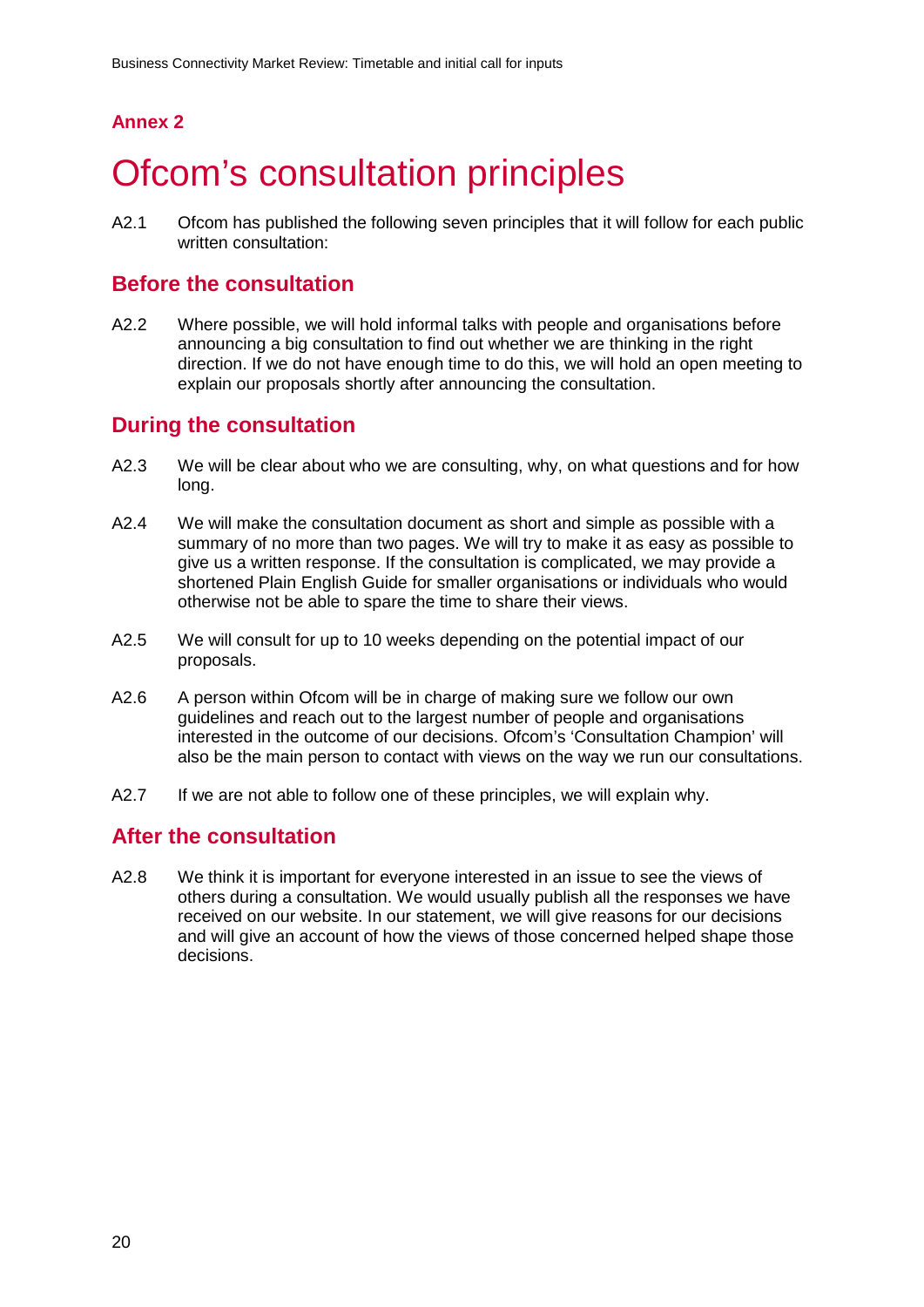## **Annex 3**

# <span id="page-23-0"></span>3 Consultation response cover sheet

- A3.1 In the interests of transparency and good regulatory practice, we will publish all consultation responses in full on our website, [www.ofcom.org.uk.](http://www.ofcom.org.uk/)
- A3.2 We have produced a coversheet for responses (see below) and would be very grateful if you could send one with your response (this is incorporated into the online web form if you respond in this way). This will speed up our processing of responses, and help to maintain confidentiality where appropriate.
- A3.3 The quality of consultation can be enhanced by publishing responses before the consultation period closes. In particular, this can help those individuals and organisations with limited resources or familiarity with the issues to respond in a more informed way. Therefore Ofcom would encourage respondents to complete their coversheet in a way that allows Ofcom to publish their responses upon receipt, rather than waiting until the consultation period has ended.
- A3.4 We strongly prefer to receive responses via the online web form which incorporates the coversheet. If you are responding via email, post or fax you can download an electronic copy of this coversheet in Word or RTF format from the 'Consultations' section of our website at [www.ofcom.org.uk/consult/.](http://www.ofcom.org.uk/consult/)
- A3.5 Please put any parts of your response you consider should be kept confidential in a separate annex to your response and include your reasons why this part of your response should not be published. This can include information such as your personal background and experience. If you want your name, address, other contact details, or job title to remain confidential, please provide them in your cover sheet only, so that we don't have to edit your response.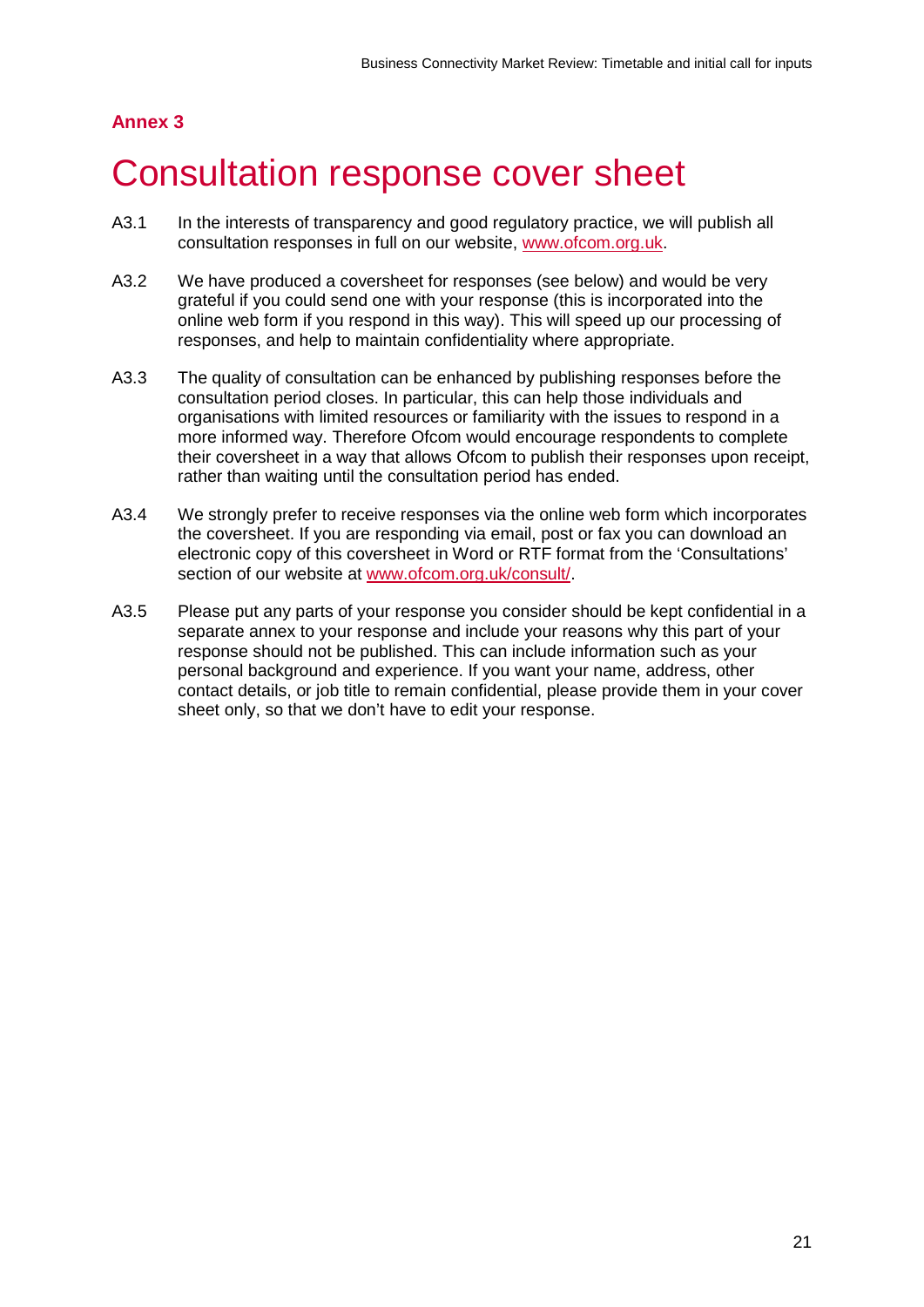# **Cover sheet for response to an Ofcom consultation**

| <b>BASIC DETAILS</b>                                                                                                                                                                                                                                                                                                                                                                                                                                                |                                                                                                                                                                                                                         |  |  |
|---------------------------------------------------------------------------------------------------------------------------------------------------------------------------------------------------------------------------------------------------------------------------------------------------------------------------------------------------------------------------------------------------------------------------------------------------------------------|-------------------------------------------------------------------------------------------------------------------------------------------------------------------------------------------------------------------------|--|--|
| Consultation title:<br>inputs                                                                                                                                                                                                                                                                                                                                                                                                                                       | Business Connectivity Market Review: timetable and initial call for                                                                                                                                                     |  |  |
| To (Ofcom contact):                                                                                                                                                                                                                                                                                                                                                                                                                                                 | <b>Clive Hillier</b>                                                                                                                                                                                                    |  |  |
| Name of respondent:                                                                                                                                                                                                                                                                                                                                                                                                                                                 |                                                                                                                                                                                                                         |  |  |
| Representing (self or organisation/s):                                                                                                                                                                                                                                                                                                                                                                                                                              |                                                                                                                                                                                                                         |  |  |
| Address (if not received by email):                                                                                                                                                                                                                                                                                                                                                                                                                                 |                                                                                                                                                                                                                         |  |  |
| <b>CONFIDENTIALITY</b>                                                                                                                                                                                                                                                                                                                                                                                                                                              |                                                                                                                                                                                                                         |  |  |
| reasons why                                                                                                                                                                                                                                                                                                                                                                                                                                                         | Please tick below what part of your response you consider is confidential, giving your                                                                                                                                  |  |  |
| Nothing                                                                                                                                                                                                                                                                                                                                                                                                                                                             | Name/contact details/job title                                                                                                                                                                                          |  |  |
| Whole response                                                                                                                                                                                                                                                                                                                                                                                                                                                      | Organisation                                                                                                                                                                                                            |  |  |
| Part of the response                                                                                                                                                                                                                                                                                                                                                                                                                                                | If there is no separate annex, which parts?                                                                                                                                                                             |  |  |
| If you want part of your response, your name or your organisation not to be published, can<br>Ofcom still publish a reference to the contents of your response (including, for any<br>confidential parts, a general summary that does not disclose the specific information or<br>enable you to be identified)?                                                                                                                                                     |                                                                                                                                                                                                                         |  |  |
| <b>DECLARATION</b>                                                                                                                                                                                                                                                                                                                                                                                                                                                  |                                                                                                                                                                                                                         |  |  |
| I confirm that the correspondence supplied with this cover sheet is a formal consultation<br>response that Ofcom can publish. However, in supplying this response, I understand that<br>Ofcom may need to publish all responses, including those which are marked as confidential,<br>in order to meet legal obligations. If I have sent my response by email, Ofcom can disregard<br>any standard e-mail text about not disclosing email contents and attachments. |                                                                                                                                                                                                                         |  |  |
|                                                                                                                                                                                                                                                                                                                                                                                                                                                                     | Ofcom seeks to publish responses on receipt. If your response is<br>non-confidential (in whole or in part), and you would prefer us to<br>publish your response only once the consultation has ended, please tick here. |  |  |
| Name                                                                                                                                                                                                                                                                                                                                                                                                                                                                | Signed (if hard copy)                                                                                                                                                                                                   |  |  |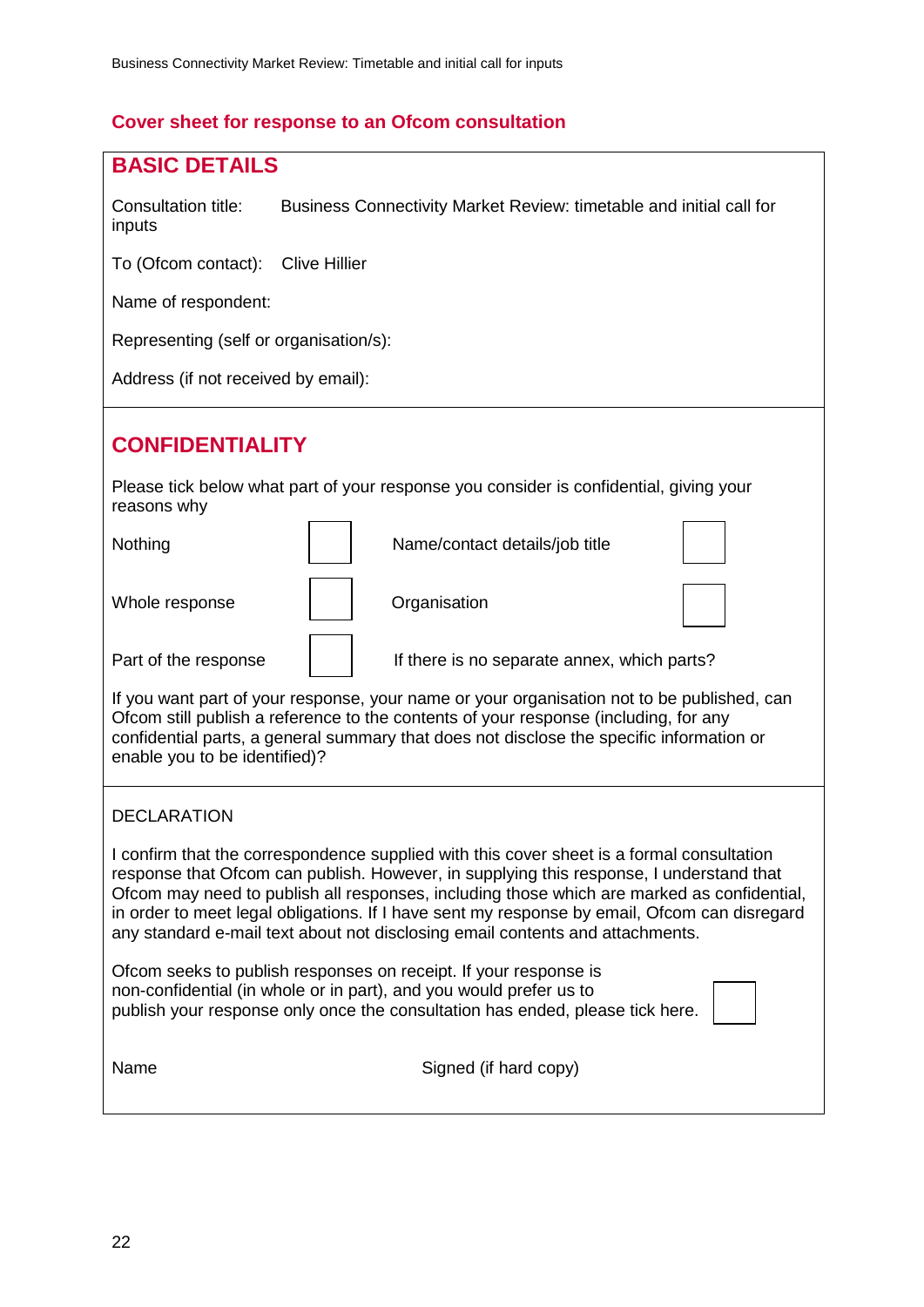#### **Annex 4**

# <span id="page-25-0"></span>**Consultation questions**

### **Market questionnaire**

*Question 1: Is your organisation active in the provision of leased lines and related services? Would you be willing to help Ofcom with its analysis of the leased lines markets by completing a questionnaire?*

### **Proposed approach to the review**

*Question 2: Are there any developments since the last BCMR or prospective developments that may be material to our analysis of competition in this market? Please identify specific developments, explaining why they may be material.*

### **Quality of service**

*Question 3: What is your experience of the quality of BT's provision and repair of wholesale leased line services? Are there any consistent trends? Can you provide evidence to support your views?*

*Question 4: Do the KPIs that BT publishes / shares with industry give you sufficient visibility of its performance? If not, please explain what further information should be provided and why.*

*Question 5: If there are quality or timeliness concerns, how do these affect your business and how do they affect your customers? Please provide evidence to support your views.*

*Question 6: Do BT's current provision and repair services for wholesale leased lines meet your customers' needs, for example in relation to lead times, keeping appointments or adhering to agreed delivery dates? If not what changes do you think BT should make to its provision and repair services?*

*Question 7: Do you consider BT has appropriate incentives to provide the quality of service which you and your customers require? If not, what changes do you think should be made to BT's incentives?*

## **Broadband substitution**

*Question 8: Can broadband, particularly NGA-based services be used effectively for the delivery of business connectivity? Has this changed over the last three years? How do you think this might change over the coming three years?* 

*Question 9: Are new business customers that would traditionally have taken leased line products now opting for a broadband service? If yes, what type of broadband service are these business customers taking.* 

*Question 10: Are existing business customers actively migrating from leased lines to broadband products? If yes:*

• *which types of business customer are migrating?*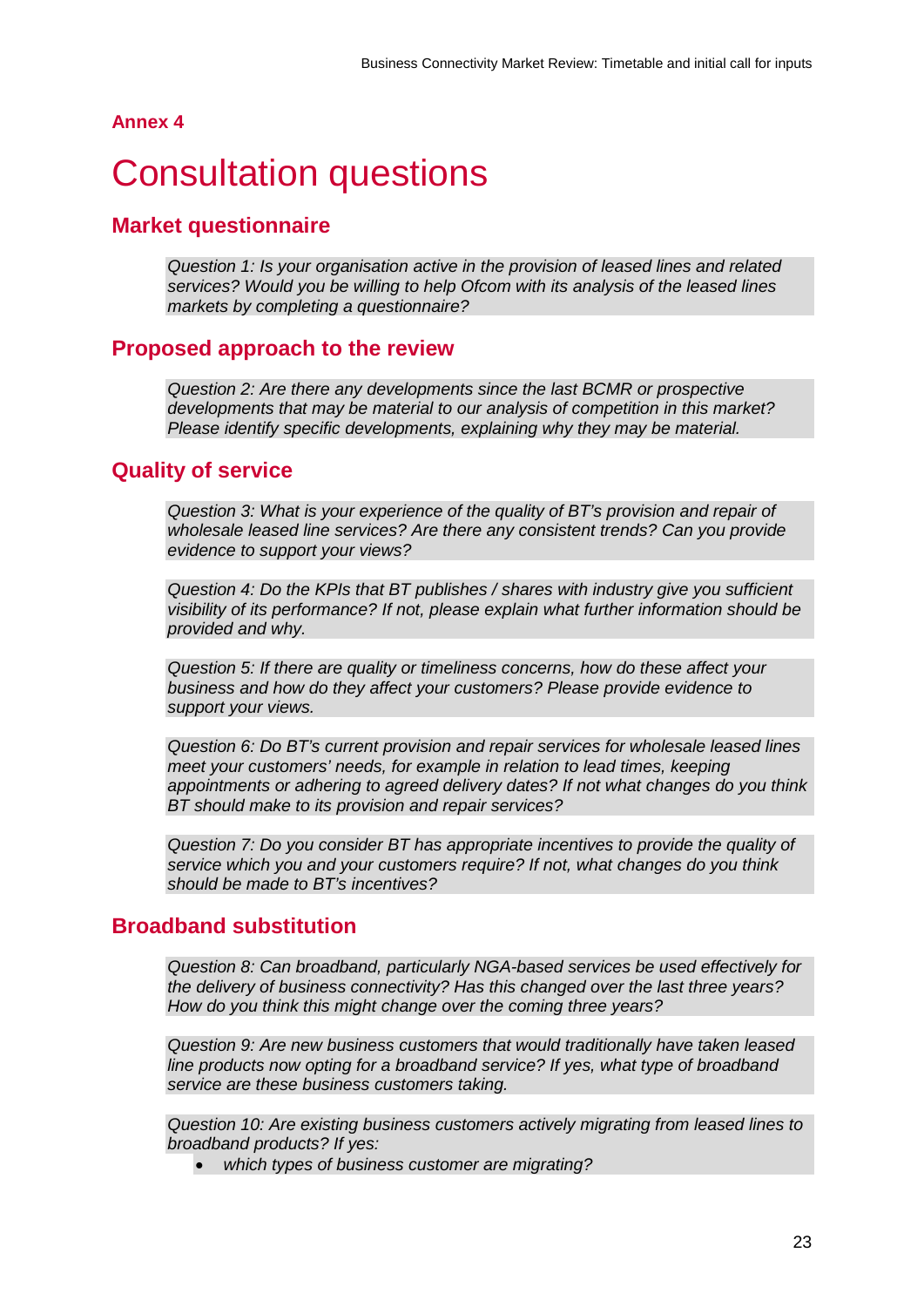- *which types of leased line product (interface and bandwidth) are they migrating from?*
- *which types of broadband service are they migrating to?*
- *does switching vary between different areas of the country (e.g. depending on NGA availability, the number of broadband providers present or other factors)?*
- *What are the barriers (if any) to switching from leased lines to broadband products?*

## **Passives**

*Question 11: Do you have any comments about the scope of our planned work on passive remedies?*

*Question 12: Which of the following types of passive remedy might be technically feasible and suitable for leased lines?*

- *Physical Infrastructure Access (i.e. duct and pole sharing);*
- *Dark fibre;*
- *Wavelength unbundling;*
- *Other passive remedies (please specify).*

*Question 13: For what applications could communications providers use each of the types of passive remedy listed in question 12 above?*

*Question 14: How might passive remedies extend the geographic reach of infrastructure competition?*

*Question 15: Would the presence of physical infrastructure belonging to other CPs affect usage of passive remedies? For example would you expect passive remedies to be used only or mainly in areas where only BT has passive infrastructure or would you also expect passive remedies to be used in areas where other CPs have passive infrastructure?*

*Question 16: What are the benefits that passive remedies might offer in comparison to active remedies? Please consider specifically:*

- *Service innovation benefits e.g. the ability to differentiate service features and functionality (such as fault finding, configuration options, etc.)*
- *Network innovation benefits e.g. the ability to configure the network in a different way to BT's network configuration.*
- *Technology innovation benefits e.g. the ability to adopt new technologies, or introduce new technologies earlier than they might otherwise have been introduced.*
- *Avoiding duplication e.g. the ability to avoid the duplication of network elements for network monitoring purposes.*
- *Other benefits (please specify)*

*Question 17: How valuable would the innovation benefits of passive remedies be? Would they be sufficient for you to choose passive remedies if there was no overall cost advantage compared with active remedies (i.e. if the price of the passive remedy was exactly equal to the price of the active remedy less the cost of the network components that you would need to provide)?*

*Question 18: What are technical and operational challenges associated with deploying and using passive remedies and how might these be addressed?*